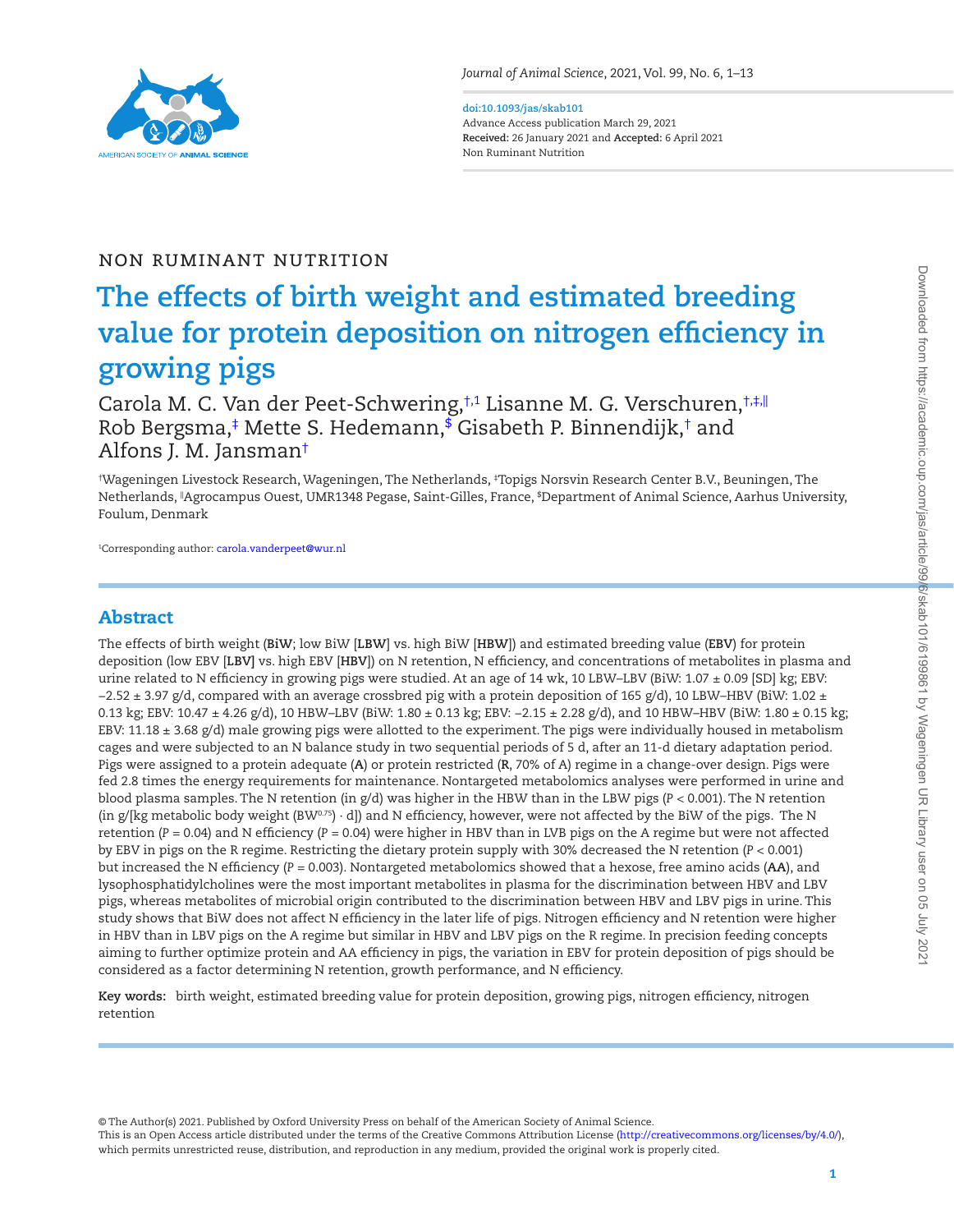#### **Abbreviations**

| Α           | protein adequate                   |
|-------------|------------------------------------|
| AA          | amino acids                        |
| AID         | apparent ileal digestible          |
| <b>ATTD</b> | apparent total tract digestibility |
| BiW         | birth weight                       |
| <b>BW</b>   | body weight                        |
| BW0.75      | metabolic body weight              |
| DM          | dry matter                         |
| EBV         | estimated breeding value           |
| <b>GE</b>   | gross energy                       |
| GF          | growing and finishing              |
| HBV         | high estimated breeding value      |
| <b>HBW</b>  | high birth weight                  |
| $IGF-1$     | insulin-like growth factor         |
| LBV         | low estimated breeding value       |
| LBW         | low birth weight                   |
| <b>LPC</b>  | lysophosphatidylcholines           |
| МE          | metabolizable energy               |
| <b>NE</b>   | net energy                         |
| PС          | principal component                |
| <b>PCA</b>  | principal component analysis       |
| PLS-DA      | partial least square discriminant  |
|             | analysis                           |
| QC          | quality control                    |
| R           | protein restricted                 |
| <b>RT</b>   | retention time                     |
| VIP         | variable importance in projection  |

## **Introduction**

Optimizing nitrogen (N) efficiency is essential to increase the sustainability of pig production systems [\(FAO, 2006](#page-11-0)) and to reduce the environmental impact. Several studies have indicated that N efficiency can be improved by more precisely adjusting protein and amino acids (**AA**) supply via the diet to the AA requirements of individual pigs [\(Ferket et al., 2002](#page-11-1); [Pomar et al., 2014\)](#page-12-0). The AA requirements for maximal protein deposition depend on many factors including phenotypic (e.g., birth weight [**BiW**]) and genetic factors (e.g., estimated breeding value [**EBV**] for protein deposition) in individual pigs. The development of hyper-prolific sows has increased not only the number of piglets born per sow per year but also the number of piglets with a low birth weight (**LBW**; [Quiniou et al., 2002\)](#page-12-1). LBW piglets have a lower number of muscle fibers at birth ([Alvarenga et al., 2013\)](#page-11-2) and eat and grow less during the weaning and growing period [\(Rehfeldt et al., 2008](#page-12-2); [Alvarenga et al., 2013](#page-11-2)) compared with high birth weight (**HBW**) piglets. This may result in differences in N retention between LBW and HBW pigs in the growing phase. [Van der Peet-Schwering](#page-12-3) [et al. \(2020\)](#page-12-3) showed that N retention in g/(kg metabolic body weight [**BW0.75**] · d) and N efficiency in growing male pigs were not affected by BiW. The N retention in g/d, however, was higher in the HBW than in the LBW pigs. Moreover, HBW pigs showed lower plasma concentrations of  $α$ -amino N and metabolites derived from AA, suggesting a higher protein deposition in these pigs.

The development of DNA sequencing techniques to evaluate the genome variability allows to predict the EBV of individual pigs. Pigs with a high EBV (**HBV**) may have a higher N efficiency than pigs with a low EBV (**LBV**). Quantitative information about the effects of EBV on N efficiency and plasma metabolites related to N efficiency in growing pigs, however, is lacking.

Therefore, in this experiment, the effects were determined of both BiW and EBV in dependence of dietary protein supply on between animal variation in N retention, N efficiency, and concentrations of metabolites in plasma and urine related to N metabolism in growing pigs of 14 wk of age.

## Material and Methods

All procedures applied were in agreement with the Dutch law on animal experiments and approved by the Animal Ethical Committee of Wageningen Livestock Research.

## **Animals, genotyping of animals, housing, and design**

At an age of 14 wk, 10 LBW–LBV (BiW:  $1.07 \pm 0.09$  [SD] kg; EBV: −2.52 ± 3.97 g/d, compared with an average crossbred pig with a protein deposition of 165 g/d), 10 LBW–HBV (BiW:  $1.02 \pm 0.13$  kg; EBV:  $10.47 \pm 4.26$  g/d), 10 HBW-LBV (BiW:  $1.80 \pm 0.13$  kg; EBV: −2.15 ± 2.28 g/d), and 10 HBW–HBV (BiW: 1.80 ± 0.15 kg; EBV: 11.18 ± 3.68 g/d) male growing pigs (Synthetic boar × [Dutch Landrace × Large White]) were allotted to the experiment. The difference in EBV between LBV and HBV pigs was 13.2 g/d (−2.34 vs. 10.83 g/d). This means that HBV pigs have a 13.2 g/d higher genetic protein deposition capacity than LBV pigs. The pigs were born at the Swine Innovation Centre Sterksel, the Netherlands, and were selected from 17 litters. The LBW pigs had a BiW of 1.30 kg or lower, and the HBW pigs had a BiW of 1.55 kg or higher, similar to those used by [Van der Peet-Schwering et al. \(2020\).](#page-12-3) Within 24 h after birth, a tissue sample was taken from the ear of the piglets while inserting an identity tag (Eartag FlexoPlus P Geno) and put into a test tube marked with a bar code for identification. The EBV of individual pigs was derived from genotyping the individual pigs with a 50K single-nucleotide polymorphism chip and genomic prediction of the protein deposition capacity by Topigs Norsvin, Beuningen, the Netherlands. For calculating EBVs, data of about 1.9  $*$  10 $<sup>6</sup>$  purebred and 0.6  $*$  10 $<sup>6</sup>$  (F2) crossbred animals</sup></sup> collected over the past 6 yr were available. For all animals, at least live time daily BW gain was available. The trait with the lowest number of observations, average daily feed intake, still contained data on 170,000 purebred and 19,000 crossbred animals. The pedigree consisted of about 2.8 \* 106 animals of which 340,000 were genotyped (320,000 purebreds and 20,000 crossbreds). The genotyped animals were used to create a genomic relationship matrix applying the so-called algorithm for proven and young animals [\(Misztal, 2016\)](#page-12-4). Both the traditional relationship matrix based on the pedigree and the genomic relationship matrix were blended to create a joint relationship matrix, the so-called H-1. The latter is used for breeding value estimations in pigs. Breeding values were estimated using MiXBLUP [\(Ten Napel et al.,](#page-12-5) [2018\)](#page-12-5). The genotyped pigs in the present study were added to the pedigree database so that EBV could be calculated for these pigs.

Piglets were weaned at an age of 28 d (range 26 to 30 d) and moved to the rooms for growing and finishing (**GF**) pigs at an age of 63 d. From weaning till the age of 98 d, LBW and HBW pigs were housed in separate pens (12 animals per pen) in the same rooms and were fed ad libitum. The LBW and HBW pigs were fed the following diets from weaning at day 28 till day 98: a weaner diet (net energy [**NE**]: 9.77 MJ/kg; crude protein: 160 g/kg) for 2 wk, a piglet diet (NE: 9.94 MJ/kg; crude protein: 163 g/kg) for 3 wk, and then a starter diet (NE: 9.86 MJ/kg; crude protein: 165 g/kg) for 5 wk. At day 98, the LBW–LBV, LBW–HBV, HBW–LBV, and HBW– HBV pigs, weighing on average 48.3 ± 3.9, 49.7 ± 4.1, 60.3 ± 4.7, and 59.5  $\pm$  3.6 kg, respectively, were transported to the research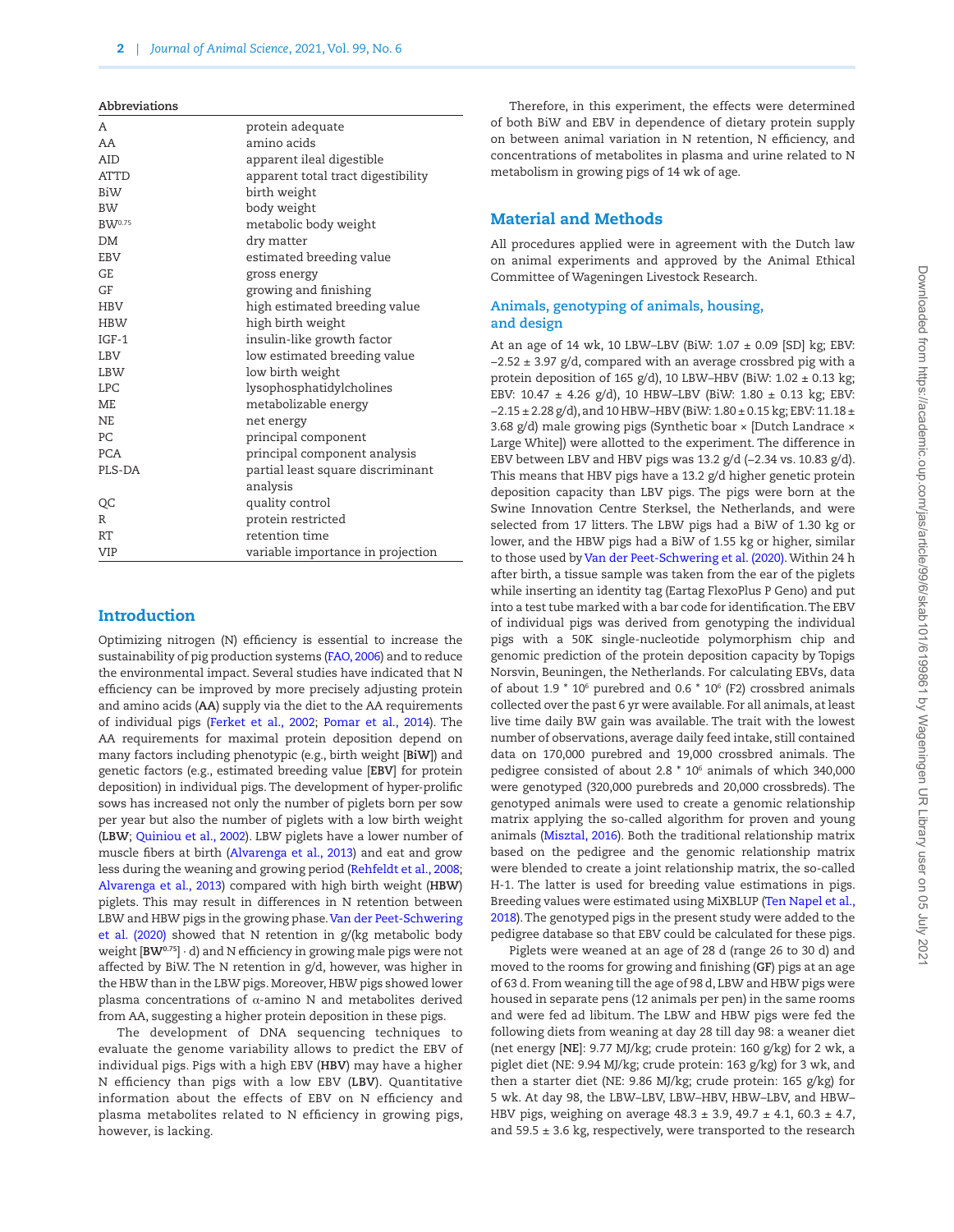facility "Carus" of Wageningen University, the Netherlands, and individually housed in metabolism cages (1.80  $\times$  0.80 m) at a room temperature of 22 °C. They were subjected to N balance measurements in two sequential periods of 5 d using a restricted feeding regime. After a 6-d adaptation period to the metabolism cages, during which the pigs were fed a starter diet (NE: 9.86 MJ/kg; crude protein: 165 g/kg), pigs were adapted for 5 d to the experimental diets before the start of the first 5-d balance period. Pigs were assigned to a protein adequate (**A**) or protein restricted (**R**, 70% of A) regime in a change-over design. Five randomly selected pigs of each of the LBW–LBV, LBW–HBV, HBW–LBV, and HBW–HBV groups (in total 20 pigs) were allotted to the dietary regime A in balance period 1. The other 20 pigs were allotted to the dietary regime R in balance period 1. Between the two balance periods, there was an adaptation period of 5 d to the changed-over dietary treatment. Temperature and ventilation rate in the room were automatically controlled and appropriate for the growing stage of the pigs. The room was illuminated with artificial light from 0700 to 1900 hours.

## **Diets and feeding**

From 5 d before the first balance period, pigs received daily an A or R (70% of A) amount of dietary protein while providing the same amount of other nutrients. Therefore, during diet manufacturing, a basal mixture of protein-free ingredients was prepared. The diet for the A regime was composed of the basal mixture, which was supplemented with the protein sources casein, wheat gluten meal, and potato protein, and the free AA L-Lysine HCl and L-Threonine in the intended amounts. The diet for the A regime met the requirements for essential AA for growing pigs in the range of 40 to 70 kg BW [\(CVB, 2012\)](#page-11-3). The diet for the R regime included the basal mixture to which 70% of the quantity of the protein sources (casein, wheat gluten meal, potato protein, l-Lysine HCl, and l-Threonine) was added compared with the inclusion in the diet for the A regime. The apparent ileal digestible methionine + cystine: lysine, threonine: lysine, and tryptophan: lysine ratios in both the A and R diets were 60%, 65%, and 19%, respectively. In order to supply all pigs with the same amount of protein-free ingredients, relative to their BW<sup>0.75</sup>, the feed allowance of pigs assigned to the R regime was 94.4% of that of pigs receiving the A regime. Titanium dioxide (0.4%) was included in the experimental diets as an indigestible marker. The ingredient and nutrient composition of the diets is presented in [Table 1.](#page-2-0) The experimental diets were provided in mash form, mixed with water using a feed to water ratio of 1: 2, and provided to the pigs as a liquid feed. The diets were supplied as a liquid feed to stimulate the intake of the meals provided. Pigs were fed at 0800 and 1530 hours in equal amounts at 2.8 times the metabolizable energy (**ME**) requirements for maintenance (458 kJ ME/[kg BW $^{0.75} \cdot$  d]; [ARC, 1981](#page-11-4)). Feed allowance during balance period 1 was based on the BW of each individual pig on day 104 and the expected daily gain from day 104 to 114. Feed allowance during balance period 2 was based on the BW of each individual pig on day 114 and the expected daily gain from day 114 to 125. Feed refusals were removed and weighed 30 min after each feeding. To calculate feed intake, it was assumed that the feed to water ratio in feed refusals was 1:2. The data of pigs refusing 15% or more of their daily feed allowance during a balance period were excluded from the results obtained in that balance period. In the remaining pigs, feed refusals were very low. The measured feed intake of the remaining pigs on the R regime was 96.0% of that of pigs receiving the A regime. All pigs had free access to drinking water.

<span id="page-2-0"></span>**Table 1.** Composition of experimental diets (g/kg)

|                                         | Diet for the<br>A regime | Diet for the<br>R regime |
|-----------------------------------------|--------------------------|--------------------------|
| Ingredient composition, g/kg            |                          |                          |
| Basal mixture <sup>1</sup>              |                          |                          |
| Wheat starch                            | 247.0                    | 261.6                    |
| Pregelatinized potato starch            | 236.5                    | 250.7                    |
| Oat hulls                               | 100.0                    | 105.9                    |
| Dextrose                                | 100.0                    | 105.9                    |
| Beet pulp                               | 50.0                     | 52.9                     |
| Soybean oil                             | 31.2                     | 33.1                     |
| Potassium carbonate                     | 10.2                     | 10.8                     |
| Monocalcium phosphate                   | 11.9                     | 12.6                     |
| Limestone                               | 14.3                     | 15.1                     |
| Sodium chloride                         | 3.9                      | 4.1                      |
| Vitamin and mineral premix <sup>2</sup> | 5.0                      | 5.3                      |
| Titanium dioxide                        | 4.0                      | 4.0                      |
| Protein-containing ingredients          |                          |                          |
| Casein                                  | 52.0                     | 38.6                     |
| Wheat gluten meal                       | 94.9                     | 70.4                     |
| Potato protein <sup>3</sup>             | 37.2                     | 27.6                     |
| L-Lys HCl                               | 1.7                      | 1.3                      |
| L-Thr                                   | 0.2                      | 0.1                      |
| Analyzed composition, g/kg              |                          |                          |
| <b>DM</b>                               | 901                      | 901                      |
| Crude ash                               | 50.1                     | 52.2                     |
| Crude protein ( $N \times 6.25$ )       | 165.8                    | 125.4                    |
| Crude fat                               | 24.5                     | 24.8                     |
| Starch                                  | 420.4                    | 438.1                    |
| Sugar                                   | 93.8                     | 103.8                    |
| Titanium                                | 2.59                     | 2.71                     |
| GE, MJ/kg                               | 16.71                    | 16.53                    |
| $NE$ , MJ/ $kg4$                        | 10.58                    | 10.62                    |
| AID lysine <sup>4</sup>                 | 8.5                      | 6.4                      |
| AID methionine + cystine <sup>4</sup>   | 5.4                      | 4.1                      |
| AID threonine <sup>4</sup>              | 5.6                      | 4.2                      |
| AID tryptophan <sup>4</sup>             | 1.6                      | 1.2                      |
| AID isoleucine <sup>4</sup>             | 6.7                      | 5.0                      |

1 Two levels of dietary protein supply, A or R (70% of A), were used in the study, at a similar daily supply of other nutrients. In the R supply, the proportion of protein-containing ingredients in the diet was reduced by 30% relative to the proportion in the A diet. In order to supply all pigs, relative to their metabolic BW, with the same amount of basal ingredients and nutrients, the feed allowance of pigs on the R regime was 94.4% of that of the A regime. 2 Provided per kilogram of adequate protein diet: vitamin A, 7,000 IU;

vitamin D3, 1,700 IU; vitamin E, 100 IU; vitamin  $K_{3}$ , 1.5 mg; thiamine, 0.75 mg; riboflavin, 5.0 mg; D-pantothenic acid, 11 mg; niacin, 60 mg; vitamin B<sub>12</sub>, 18 μg; folic acid, 2.5 mg; pyridoxine, 1.0 mg; choline chloride, 100 mg; Fe (FeSO<sub>4</sub>-H<sub>2</sub>O), 75 mg; Cu (CuSO<sub>4</sub>-5H<sub>2</sub>O), 10 mg; Zn (ZnSO<sub>4</sub>–H<sub>2</sub>O), 65 mg; Mn (MnO), 30 mg; I (KI), 0.75 mg; and Se (Na<sub>2</sub>SeO<sub>3</sub>–5H<sub>2</sub>O), 0.3 mg.

3 Protastar, Avebe Feed, Veendam, The Netherlands.

4 NE and apparent ileal digestible (AID) lysine based on [CVB](#page-11-5)  [\(2016\)](#page-11-5) feed table. Chemical composition and nutritional value of feedstuffs.

#### **Observations and chemical analysis**

#### *Performance*

BW of the pigs was determined at birth, day 28 (weaning), day 63 (moving to the GF room), day 98 (start of the experiment), days 104 and 114 (start of both periods of adaptation to the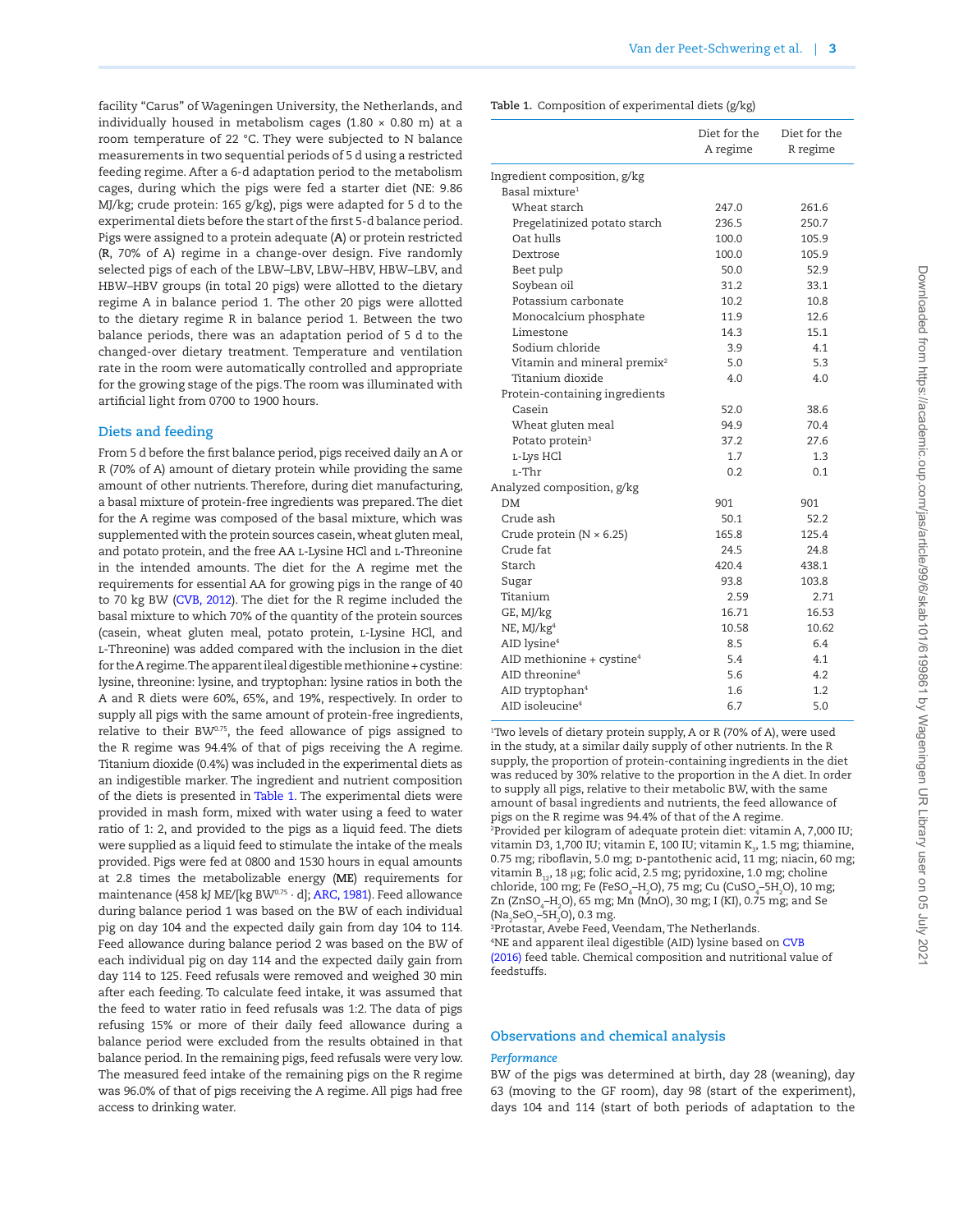experimental diets), and day 125 (end of the experimental period). Feed refusals were collected twice daily and feed intake per day was calculated per pig.

#### *Nitrogen balance*

Pigs were equipped with a Velcro support system to allow the separate collection of feces [\(Van Kleef et al., 1994\)](#page-12-6) and urine. Feces and urine were collected quantitatively from each pig during two periods of five subsequent days each. Feces was collected daily, weighed, and stored at −20 °C pending analysis. Urine was collected via funnels, which were sprayed with an acetic acid buffer (sodium acetate 0.08 M, formic acid 0.025 M, and acetic acid 0.013 M), into buckets containing 35 mL of sulfuric acid (4.5 M), to maintain a pH < 3 to prevent volatilization of NH<sub>3</sub>. Urine was collected daily from the buckets, weighed, pooled per pig per N balance period, mixed, sampled, and stored at −20 °C pending analysis.

#### *Chemical analysis*

Representative feed samples were obtained by pooling small aliquots of feed collected from each bag used during the trial period. Fecal samples were pooled per animal per balance period, homogenized, sampled, freeze-dried, and ground to pass a 1-mm mesh sieve using a Retsch ZM 100 mill (Retsch GmbH, Haan, Germany) before analysis. Feed samples were analyzed for dry matter (**DM**), ash, N, crude fat, starch, sugar, energy, and titanium. Fecal samples were analyzed for DM, N, energy, and titanium. Dry matter was analyzed by drying at 103 °C (ISO 6496), ash by combustion to a constant weight at 550 °C (ISO, 5984), N by using the Dumas method (ISO 16634- 1), crude fat after hydrolysis (ISO, 6492), and energy by using an adiabatic bomb calorimeter (ISO 9831). Starch in feed samples was determined spectrophotometrically (Evolution 201; Thermo Scientific, Waltham, MA, USA) after enzymatic conversion into glucose (ISO 15914). Determination of sugars was based on the method described by [Van Vuuren et al. \(1993\).](#page-12-7) Titanium was also determined spectrophotometrically (Evolution 201; Thermo Scientific, Waltham, MA, USA) after hydrolysis with H2 SO4 (Tecator digestion system; FOSS, Hillerød, Denmark) and subsequent addition of peroxide [\(Myers et al., 2004\)](#page-12-8). Apparent total tract digestibility (**ATTD**) for DM, N, and energy was calculated using TiO $_2$  as an indigestible marker with the following equation: ATTD  $(\%) = 100\% - [\text{titanium}_{\text{diet}}/\text{titanium}_{\text{freeze}}]$  -dried feces  $\times$  [DM, N, energy $_{\rm{freeze$  -dried feces/ DM, N, energy  $_{\rm{diet}}]~\times~100\%$ [\(Stein et al., 2007\)](#page-12-9).

Urine samples were analyzed for total N, urea, and creatinine. Total N was analyzed by using the Dumas method (ISO 16634-1). Urea was analyzed enzymatically by the urease method ([Tabacco](#page-12-10) [et al., 1979\)](#page-12-10), and creatinine was analyzed enzymatically by the Jaffé method ([Cook, 1971\)](#page-11-6).

#### *Blood samples*

At the end of both balance periods, blood samples were collected from the jugular vein. The interval between feeding time and time of blood sampling was 1.5 to 3 h. Per sampling moment, two 9-mL plasma tubes (Vacuette, Greiner Bio-One, Kremsmünster, Austria) per pig were filled and allowed to clot for 1 h at room temperature. Plasma was collected after centrifugation for 15 min at 2,000 × *g* and was stored at −80 °C pending analyses on free AA, insulin, glucose, urea, insulin-like growth factor (**IGF**-1), creatinine, and nontargeted metabolomics. Free AA were analyzed according to ISO 3903. Insulin was analyzed with the porcine insulin radioimmunoassay kit (cat no PI-12K; EMD Millipore Corporation, USA). Glucose was determined

spectrophotometrically (Olympus AU680; Beckman Coulter, UK) using the hexokinase method. Urea was determined with the urease–glutamate dehydrogenase method (Olympus AU680; Beckman Coulter, UK). IGF-1 was analyzed using the chemiluminescence method (IMMULITE 2000, Siemens, Germany). Creatinine was analyzed using the ADVIA 1650 Chemistry system (Siemens Diagnostics, Tarrytown, NY, USA) according to the manufacturer's instructions (Siemens Diagnostics Clinical Methods for ADVIA 1650).

#### *Metabolomics*

In both balance periods, at day 4 between 0900 and 1000 hours, three representative 1.5 mL urine samples per pig were taken from the buckets with urine collected from 0800 hours that morning. The samples were stored at −80 °C pending analyses. Nontargeted metabolomics analyses were performed in the urine and plasma samples. The preparation of the urine and plasma samples before data processing and metabolite identification is described in [Van der Peet-](#page-12-3)[Schwering et al. \(2020\)](#page-12-3). As quality controls (**QC**s), a blank sample (5% acetonitrile) was injected after each four samples to evaluate potential cross-contamination from samples and four pooled urine and plasma samples were injected four times during the chromatographic run to evaluate the analytical system performance, loss of sensitivity, and system reproducibility during the run. The blank samples showed no addition of peaks indicating that no cross-contamination between samples occurred. Furthermore, the chromatograms of the reinjected QC samples were indistinguishable and they showed close clustering in principal component analysis (**PCA**) scores plots verifying the stability and reproducibility of the analytical system.

#### **Data processing and metabolite identification**

Mass spectra were calibrated and converted into the mzXML file format. Mass features of the urine and plasma samples were extracted using the R-based XCMS package ([Smith](#page-12-11) [et al., 2006](#page-12-11)) where peak picking was performed using the "centWave" method and retention time (**RT**) was aligned using "Obiwarp." Missing values were substituted using the "fillpeaks" method and isotopes were annotated using CAMERA ([Kuhl et al., 2012](#page-11-7)). Exported data were filtered to eliminate peaks present in blanks, and RT was truncated to contain only portions with chromatographic peaks and masses higher than 700 m/z were discarded. The datasets were normalized using the van der Kloet procedure ([van der](#page-12-12) [Kloet et al., 2009](#page-12-12)) based on the QC samples.

Initial PCA was performed to check the quality of the data sets and eliminate potential outliers. Partial leastsquares discriminant analysis (**PLS-DA**) models were built to determine the metabolites responsible for the differences between pigs with HBV and LBV, with EBV as a continuous variable, and for the differences between pigs on the A and R feeding regime. Validation of the models was performed using full cross-validation (leave-one-out). Outliers were detected based on the residual variance and the Hotelling's T2 plot. Models were assessed using the explained variation in Y, plots depicted actual and predicted values, and the proportion of variation explained (*R*2). Variable selection was done by excluding low-importance variables based on the variable importance in projection (**VIP**) scores. Variables for identification were selected using VIP scores and scaled regression coefficients.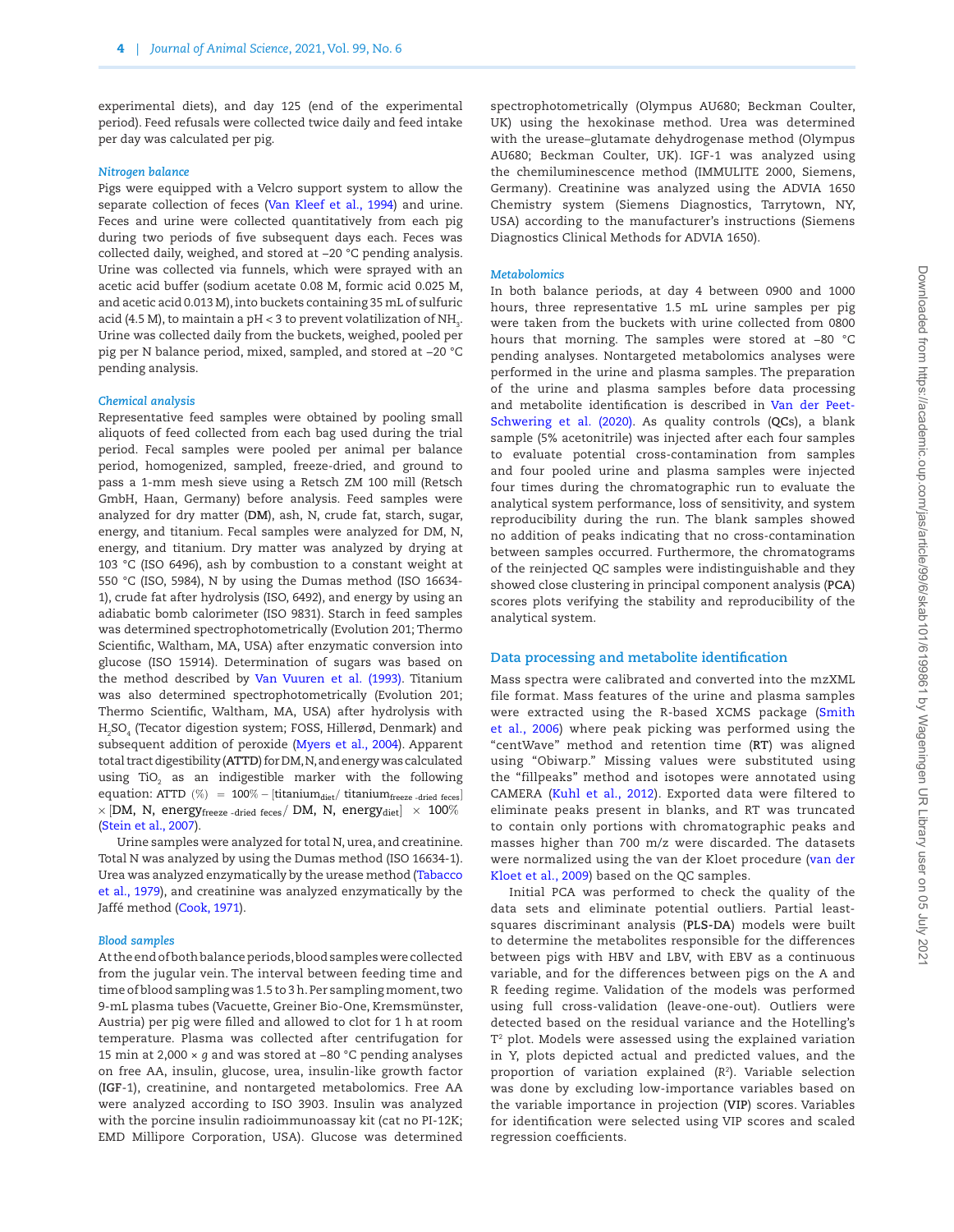Compounds in both urine and plasma samples were identified based on queries in the METLIN [\(http://metlin.scripps.](http://metlin.scripps.edu/) [edu/\)](http://metlin.scripps.edu/), Human Metabolome Database [\(http://www.hmdb.ca/\)](http://www.hmdb.ca/), and LIPID MAPS [\(http://www.lipidmaps.org/\)](http://www.lipidmaps.org/) online databases for obtaining possible chemical structures using accurate mass and mass spectrometric fragmentation patterns. The identification of annotated compounds was confirmed with standards, when available, on the same analytical system under the same conditions.

#### **Statistical analyses**

The experimental data were analyzed by analysis of variance (ANOVA) with balance period as a random factor; pig as an experimental unit; and BiW, EBV, dietary protein regime, sequence of offering the experimental diets, and the interaction between BiW and EBV, BiW and dietary protein regime, and EBV and dietary protein regime as explanatory factors using GenStat statistical software (GenStat 19th edition). The same statistical model, using the lme4 package in R [\(Bates et al., 2015\)](#page-11-8), was used to analyze the metabolite ion intensities in urine and plasma samples that were found discriminating between EBV and dietary protein regime via multivariate analyses. The R package "car" ([Fox and Weisberg, 2011](#page-11-9)) was used for estimating the *P*-values. Least squares means were computed using the R package "lsmeans" [\(Lenth, 2016](#page-12-13)). Differences were considered significant at  $P < 0.05$ , whereas  $0.05 \le P \le 0.10$  was considered as a tendency. Fisher's protected least significant difference was used to identify pairwise differences (*P* < 0.05) between LBW and HBW pigs, LBV and HBV pigs, and dietary treatments. The sequence of offering the experimental diets did not affect any of the measured parameters.

## Results

One HBW–LBV pig died during the N balance study. In the first balance period data of two LBW–HBV pigs and one HBW–HBV pig and, in the second balance period data of two LBW–LBV pigs were excluded from the results because these pigs refused more than 15% of their daily feed allowance. This means that during balance period 1, the data of 18 LBW (9 on the A regime and 9 on the R regime), 18 HBW (8 on the A regime and 10 on the R regime), 19 LBV (9 on the A regime and 10 on the R regime), and 17 HBV (8 on the A regime and 9 on the R regime) pigs were included in the results. During balance period 2, the data of 18 LBW (9 on the A regime and 9 on the R regime), 19 HBW (10 on the A regime and 9 on the R regime), 17 LBV (9 on the A regime and 8 on the R regime), and 20 HBV (10 on the A regime and 10 on the R regime) pigs were included in the results.

At all weighing moments, the HBW pigs were significantly (*P* < 0.001) heavier than the LBW pigs, whereas there were no differences in BiW and BW between the HBV and LBV pigs [\(Table 2](#page-4-0)). The difference in BiW between the LBW and HBW pigs was 0.76 kg (1.04 vs. 1.80 kg). On day 98 (start of the experiment) and day 125 (end of the experiment), the differences in BW between the LBW and HBW pigs were 10.9 and 13.5 kg, respectively.

Dietary N intake, fecal N excretion, and urinary N excretion (in  $g/[kg BW^{0.75} \cdot d]$ ; [Table 3\)](#page-5-0) were not affected by the BiW of the pigs. Moreover, N retention (in g/[kg BW0.75 · d]), N efficiency based on total N intake  $(= 100\% \times N$  retention / N intake), and N efficiency based on digestible N intake (= 100% × N retention/ digestible N intake) were not affected by BiW of the pigs. Dietary N intake and fecal N excretion were not affected by EBV. Urinary N excretion was similar in LBV and HBV pigs on the R regime but lower in HBV than LBV pigs on the A regime. Nitrogen retention and N efficiency based on total N intake and on digestible N intake were similar in LBV and HBV pigs on the R regime but higher in HBV than LBV pigs on the A regime. Restricting dietary protein supply reduced the dietary N intake  $(P < 0.001)$ , the urinary N excretion (*P* < 0.001), and the N retention (*P* < 0.001). Moreover, it increased the N efficiency based on total N intake and on digestible N intake in LBV pigs but not in HBV pigs.

Digestibility of DM, N, and gross energy (**GE**) ([Table 4](#page-5-1)) was not affected by BiW and EBV of the pigs. Restricting dietary protein supply reduced the digestibility of DM (*P* < 0.001), N (*P* < 0.001), and GE (*P* < 0.001).

Urinary concentration of N, urea, and creatinine [\(Table 5\)](#page-6-0) was not affected by BiW and EBV of the pigs. Restricting dietary protein supply reduced the urinary concentration of N and urea (*P* < 0.001). Urinary concentration of creatinine was not affected by dietary protein supply.

The concentration of insulin, urea,  $\alpha$  amino N, and creatinine in blood plasma was not affected by the BiW of the pigs. The concentration of glucose in blood plasma was lower in HBW than in LBW pigs (*P* = 0.007; [Table 6](#page-6-1)). The concentration of IGF-1 in blood plasma was similar in LBW and HBW pigs on the A regime but higher in HBW than LBW pigs on the R regime. EBV for protein deposition did not affect the concentration of insulin, glucose, urea, and  $\alpha$  amino N in blood plasma. The concentration of creatinine in blood plasma was higher in HBV than LBV pigs (P = 0.002). The concentration of IGF-1 in blood plasma was similar in LBV and HBV pigs on the R regime but higher in HBV than LBV pigs on the A regime. Restricting dietary protein supply decreased the concentration of insulin (*P* = 0.06) and urea (*P* < 0.001) and increased the concentration of creatinine (*P* < 0.001) in blood plasma. Moreover, it decreased the IGF-1 concentration in blood plasma in LBW pigs and in HBV

<span id="page-4-0"></span>**Table 2.** BW development<sup>1</sup> (kg) of male growing pigs with an LBW or HBW and an LBV or HBV for protein deposition

|         | BiW        |            |            | <b>EBV</b> |            |            | P-value |            |                  |  |  |
|---------|------------|------------|------------|------------|------------|------------|---------|------------|------------------|--|--|
|         | <b>LBW</b> | <b>HBW</b> | <b>SEM</b> | LBV        | <b>HBV</b> | <b>SEM</b> | BiW     | <b>EBV</b> | $BiW \times EBV$ |  |  |
| Birth   | 1.04       | 1.80       | 0.03       | 1.41       | 1.43       | 0.03       | < 0.001 | 0.53       | 0.58             |  |  |
| Day 28  | 6.58       | 8.79       | 0.24       | 7.59       | 7.72       | 0.24       | < 0.001 | 0.71       | 0.95             |  |  |
| Day 63  | 19.4       | 26.1       | 0.48       | 22.6       | 22.8       | 0.48       | < 0.001 | 0.77       | 0.47             |  |  |
| Day 98  | 49.0       | 59.9       | 0.92       | 54.5       | 54.6       | 0.92       | < 0.001 | 0.81       | 0.41             |  |  |
| Day 104 | 53.2       | 62.7       | 1.09       | 58.0       | 57.9       | 1.09       | < 0.001 | 0.97       | 0.33             |  |  |
| Day 114 | 60.6       | 70.5       | 1.33       | 65.8       | 65.3       | 1.33       | < 0.001 | 0.80       | 0.38             |  |  |
| Day 125 | 69.8       | 83.3       | 1.30       | 77.0       | 76.1       | 1.30       | < 0.001 | 0.62       | 0.21             |  |  |

1 BW of the pigs was determined at birth, day 28 (weaning), day 63 (moving to the GF room), day 98 (start N balance study), days 104 and 114 (start of both periods of adaptation to the experimental diets), and day 125 (end of the experimental period).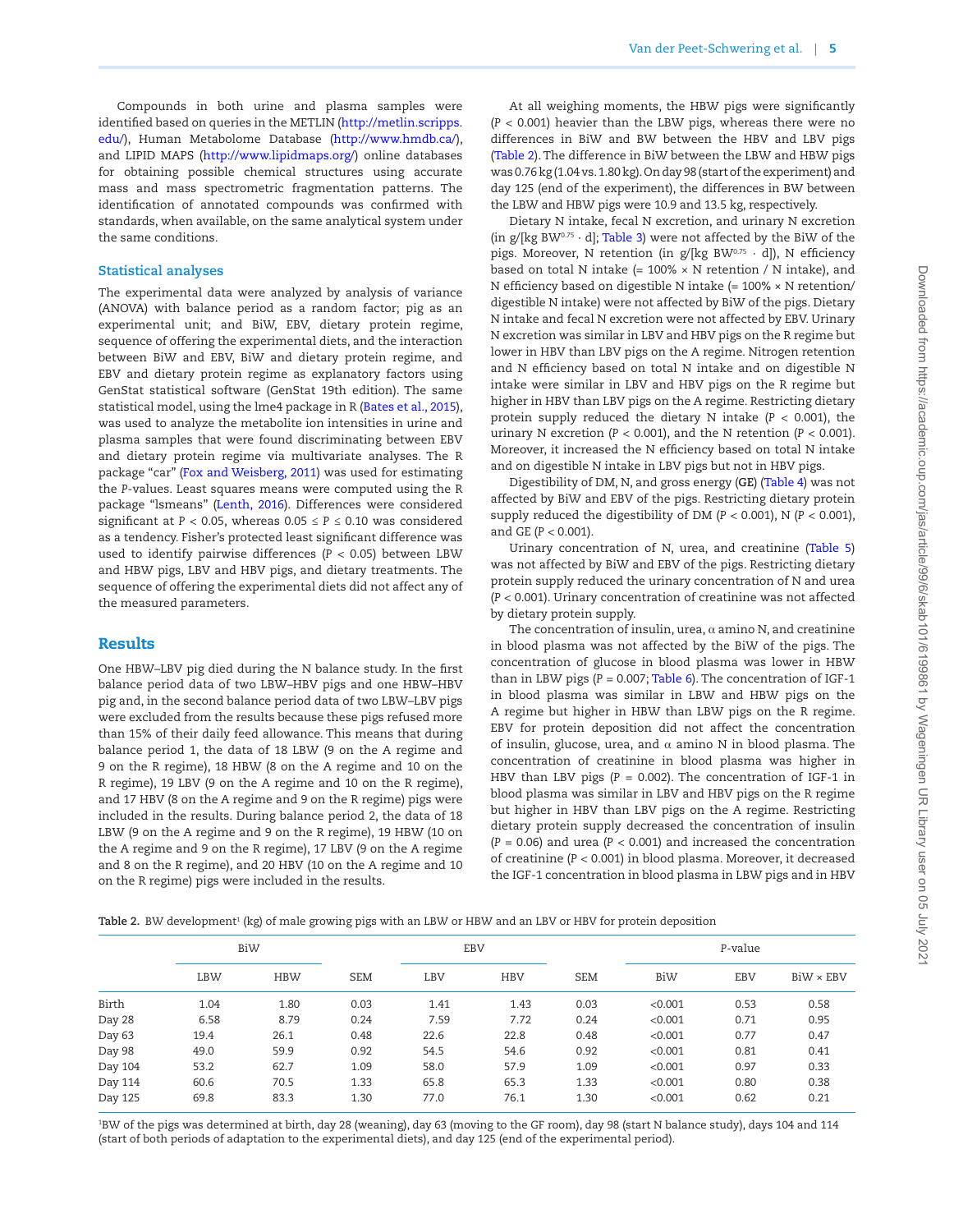<span id="page-5-0"></span>Table 3. Effects of BiW, EBV for protein deposition, and dietary protein supply on nitrogen (N) balance parameters (g/[kg BW<sup>0.75</sup> · d]) in male growing pigs

|                                                                | BiW <sup>1</sup> |              | EBV <sup>1</sup> |              |              |              |              | Dietary protein<br>supply <sup>1</sup> |              | P-value      |              |                  |
|----------------------------------------------------------------|------------------|--------------|------------------|--------------|--------------|--------------|--------------|----------------------------------------|--------------|--------------|--------------|------------------|
|                                                                | LBW              | <b>HBW</b>   | <b>SEM</b>       | LBV          | <b>HBV</b>   | <b>SEM</b>   | A            | R                                      | <b>SEM</b>   | BiW          | <b>EBV</b>   | Diet             |
| N intake                                                       | 1.906            | 1.909        | 0.009            | 1.908        | 1.907        | 0.009        | 2.201        | 1.614                                  | 0.008        | 0.78         | 0.91         | < 0.001          |
| Fecal N                                                        | 0.171            | 0.159        | 0.005            | 0.168        | 0.162        | 0.005        | 0.160        | 0.169                                  | 0.004        | 0.12         | 0.48         | 0.16             |
| Urinary $N^2$                                                  | 0.694            | 0.731        | 0.019            | 0.743        | 0.682        | 0.019        | 0.882        | 0.543                                  | 0.014        | 0.19         | 0.03         | < 0.001          |
| N retention <sup>3</sup>                                       | 1.041            | 1.020        | 0.022            | 0.998        | 1.063        | 0.022        | 1.159        | 0.902                                  | 0.016        | 0.51         | 0.04         | < 0.001          |
| N efficiency <sup>4,5</sup> , %<br>N efficiency <sup>6,7</sup> | 54.8<br>60.8     | 53.7<br>59.0 | 1.03<br>1.05     | 52.7<br>58.4 | 55.8<br>61.5 | 1.03<br>1.05 | 52.7<br>57.2 | 55.8<br>62.7                           | 0.67<br>0.71 | 0.42<br>0.23 | 0.04<br>0.04 | 0.003<br>< 0.001 |
|                                                                |                  |              |                  |              |              |              |              |                                        |              |              |              |                  |

1 Number of observations: 36 and 37 in LBW and HBW pigs, respectively; 36 and 37 in LBV and HBV pigs, respectively; 36 and 37 on the A and R regime, respectively.

2 An EBV × Diet interaction was observed (*P* = 0.006): A regime: urinary N in pigs with LBV and HBV is 0.942 and 0.822 g/(kg BW0.75 · D),

respectively; R regime: urinary N in pigs with LBV and HBV is 0.544 and 0.542  $g/(kg BW^{0.75} \cdot d)$ , respectively.

<sup>3</sup>An EBV × Diet interaction was observed (P = 0.05): A regime: N retention in pigs with LBV and HBV is 1.104 and 1.214 g/(kg BW<sup>0.75</sup> · d),

respectively; R regime: N retention in pigs with LBV and HBV is 0.892 and 0.912  $g/(kg\,BW^{0.75} \cdot d)$ , respectively.

4 N efficiency = 100% × N retention/N intake.

5 An EBV × Diet interaction was observed (*P* = 0.04): A regime: N efficiency in pigs with LBV and HBV is 50.2% and 55.2%, respectively; R regime: N efficiency in pigs with LBV and HBV is 55.2% and 56.3%, respectively.

 $^{\rm 6}{\rm N}$  efficiency = 100% × N retention / fecal digestible N intake.

7 An EBV × Diet interaction was observed (*P* = 0.02): A regime: N efficiency in pigs with LBV and HBV is 54.4% and 60.0%, respectively; R regime: N efficiency in pigs with LBV and HBV is 62.3% and 63.0%, respectively.

<span id="page-5-1"></span>**Table 4.** Effects of BiW, EBV for protein deposition, and dietary protein supply on total tract digestibility of dry matter (DM), nitrogen (N), and gross energy (GE) (%) in male growing pigs

|           | BiW <sup>1</sup> |            |            |      | EBV <sup>1</sup> |            | Dietary protein<br>supply <sup>1</sup> |      |            | P-value |            |         |
|-----------|------------------|------------|------------|------|------------------|------------|----------------------------------------|------|------------|---------|------------|---------|
|           | <b>LBW</b>       | <b>HBW</b> | <b>SEM</b> | LBV  | <b>HBV</b>       | <b>SEM</b> | Α                                      | R    | <b>SEM</b> | BiW     | <b>EBV</b> | Diet    |
| DM        | 88.0             | 88.3       | 0.15       | 88.0 | 88.3             | 0.15       | 88.7                                   | 87.6 | 0.17       | 0.14    | 0.28       | < 0.001 |
| N         | 90.8             | 91.5       | 0.29       | 91.0 | 91.3             | 0.29       | 92.7                                   | 89.5 | 0.22       | 0.12    | 0.43       | < 0.001 |
| <b>GE</b> | 88.2             | 88.8       | 0.23       | 88.4 | 88.5             | 0.23       | 89.1                                   | 87.9 | 0.19       | 0.07    | 0.77       | < 0.001 |

1 Number of observations: 36 and 37 in LBW and HBW pigs, respectively; 36 and 37 in LBV and HBV pigs, respectively; 36 and 37 on the A and R regime, respectively.

pigs but not in HBW pigs and in LBV pigs. The concentration of glucose and  $\alpha$  amino N in blood plasma was not affected by dietary protein supply.

After preprocessing of the metabolomics data, eight models were built to identify metabolites in plasma and urine discriminating the experimental factors EBV of the pigs and dietary protein supply. Attempts to build a model discriminating pigs based on BiW were not successful. The composed models were evaluated based on several criteria [\(Table 7](#page-7-0)). Valid models were obtained in most of the cases, except for the plasma metabolome obtained in negative mode in relation to EBV. [Figure 1](#page-7-1) shows the PLS-DA scores plots of the models on EBV for the plasma samples in the positive mode and the urine samples in the positive and negative modes. For plasma, the combined explained variation for principal component (**PC**) 1 and PC2 was 50.6%. The model stability, however, was low  $(R^2 = 0.31)$ . The 10 metabolites within each ionization mode with the highest VIP scores and metabolites differing significantly between HBV and LBV pigs are presented in [Table 8.](#page-8-0) Other metabolites contributing to the discrimination but not differing significantly between HBV and LBV pigs are presented in [Supplementary](http://academic.oup.com/jas/article-lookup/doi/10.1093/jas/skab101#supplementary-data) [Table S1.](http://academic.oup.com/jas/article-lookup/doi/10.1093/jas/skab101#supplementary-data) The level of a hexose, presumably glucose, in plasma was significantly higher in HBV than in LBV pigs. The same

was observed for the free AA methionine and phenylalanine, whereas leucine also contributed to the separation without differing significantly between HBV and LBV pigs. Furthermore, four lysophosphatidylcholines (**LPC**) and creatinine contributed to the discrimination of HBV and LBV pigs. The stability of the models discriminating urine samples was higher,  $R^2 = 0.56$ and  $R<sup>2</sup> = 0.58$ , and the combined explained variation for PC1 and PC2 was 50.7% and 51.5% for the data obtained in the negative and positive mode, respectively. In urine, creatinine, 7-methylguanine, three unidentified metabolites, and five metabolites conjugated to glucuronic acid differed significantly between HBV and LBV pigs. The microbial metabolite *p*-cresol conjugated with either glucuronic acid or sulfate tended (*P* < 0.10) to differ between HBV and LBV pigs. Other metabolites of microbial origin, hippuric acid, phenylacetylglycine, and cinnamoylglycine, also contributed to the discrimination of pigs according to EBV class but the concentration of the metabolites did not differ significantly between EBV class.

The PLS-DA scores plots of the plasma and urinary metabolome of pigs fed according to the A or R regime are shown in [Supplementary Figure S1](http://academic.oup.com/jas/article-lookup/doi/10.1093/jas/skab101#supplementary-data). The stability of the models on the dietary treatment was higher than for the models on the effect of EBV ([Table 7](#page-7-0)). The variation explained by PC1 and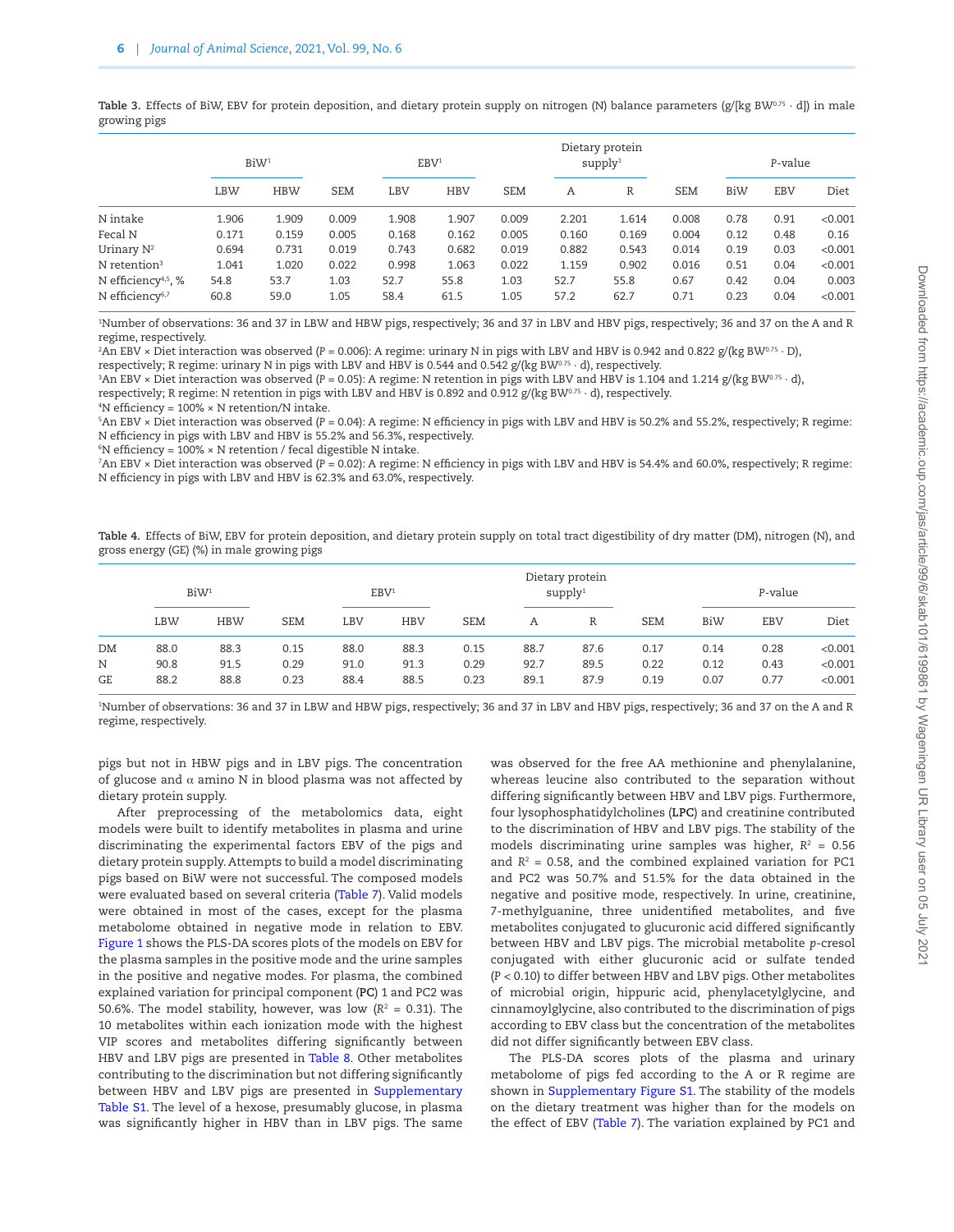<span id="page-6-0"></span>Table 5. Effects of BiW, EBV for protein deposition, and dietary protein supply on the concentration of nitrogen, urea, and creatinine in the urine of male growing pigs

|                                    | BiW <sup>1</sup> |              |             | EBV <sup>1</sup> |               |             | Dietary protein<br>supply <sup>1</sup> |              |             | P-value      |              |                 |
|------------------------------------|------------------|--------------|-------------|------------------|---------------|-------------|----------------------------------------|--------------|-------------|--------------|--------------|-----------------|
|                                    | LBW              | <b>HBW</b>   | <b>SEM</b>  | LBV              | <b>HBV</b>    | <b>SEM</b>  | A                                      | R            | <b>SEM</b>  | BiW          | <b>EBV</b>   | Diet            |
| Nitrogen, g/kg                     | 4.24             | 3.61         | 0.28        | 3.91             | 3.93          | 0.28        | 4.78                                   | 3.07         | 0.15        | 0.11         | 0.96         | < 0.001         |
| Urea, mmol/L<br>Creatinine, mmol/L | 117.3<br>7.05    | 99.3<br>6.39 | 7.4<br>0.45 | 108.4<br>6.27    | 108.2<br>7.17 | 7.4<br>0.45 | 135.5<br>6.65                          | 81.1<br>6.79 | 4.5<br>0.25 | 0.10<br>0.31 | 0.98<br>0.17 | < 0.001<br>0.70 |

1 Number of observations: 36 and 37 in LBW and HBW pigs, respectively; 36 and 37 in LBV and HBV pigs, respectively; 36 and 37 on the A and R regime, respectively.

<span id="page-6-1"></span>**Table 6.** Effects of BiW, EBV for protein deposition, and dietary protein supply on the concentration of insulin, glucose, urea, IGF-1, α amino nitrogen (N), and creatinine in the blood plasma of male growing pigs

|                          | BiW <sup>1</sup> |            | EBV <sup>1</sup> |      |            |            | Dietary protein<br>supply <sup>1</sup> |       |            |       | P-value    |         |  |
|--------------------------|------------------|------------|------------------|------|------------|------------|----------------------------------------|-------|------------|-------|------------|---------|--|
|                          | <b>LBW</b>       | <b>HBW</b> | <b>SEM</b>       | LBV  | <b>HBV</b> | <b>SEM</b> | A                                      | R     | <b>SEM</b> | BiW   | <b>EBV</b> | Diet    |  |
| Insulin, uU/mL           | 28.6             | 31.8       | 2.26             | 31.0 | 29.4       | 2.26       | 32.5                                   | 27.9  | 1.68       | 0.32  | 0.63       | 0.06    |  |
| Glucose, mmol/L          | 6.43             | 5.90       | 0.13             | 6.02 | 6.31       | 0.13       | 6.24                                   | 6.10  | 0.09       | 0.007 | 0.13       | 0.29    |  |
| Urea, mmol/L             | 3.19             | 3.12       | 0.10             | 3.21 | 3.10       | 0.10       | 3.67                                   | 2.64  | 0.06       | 0.65  | 0.41       | < 0.001 |  |
| IGF- $1^{2,3}$ , ug/L    | 184              | 195        | 10.6             | 182  | 197        | 10.6       | 200                                    | 179   | 3.7        | 0.46  | 0.32       | < 0.001 |  |
| $\alpha$ amino N, mmol/L | 7.37             | 7.37       | 0.14             | 7.45 | 7.29       | 0.14       | 7.36                                   | 7.38  | 0.11       | 1.00  | 0.42       | 0.88    |  |
| Creatinine, umol/L       | 95.7             | 96.2       | 2.4              | 90.3 | 101.5      | 2.4        | 91.0                                   | 100.8 | 1.7        | 0.88  | 0.002      | < 0.001 |  |

1 Number of observations: 36 and 37 in LBW and HBW pigs, respectively; 36 and 37 in LBV and HBV pigs, respectively; 36 and 37 on the A and R regime, respectively.

2 A BiW × Diet interaction was observed (*P* = 0.02): A regime: IGF-1 in pigs with LBW and HBW is 200 and 199 µg/L, respectively; R regime: IGF-1 in pigs with LBW and HBW is 167 and 191 µg/L, respectively.

3 An EBV × Diet interaction was observed (*P* = 0.02): A regime: IGF-1 in pigs with LBV and HBV is 186 and 214 µg/L, respectively; R regime: IGF-1 in pigs with LBV and HBV is 178 and 180 µg/L, respectively.

PC2 was, however, within the same range (34% to 55%). The 10 metabolites within each ionization mode with the highest VIP scores and metabolites differing significantly between pigs fed on the A or R regime are presented in [Table 9.](#page-9-0) In plasma, AA and the derivatives thereof were the main metabolites differing significantly between pigs fed according to the A or R regime, with concentrations all being higher in the animals fed the A regime. Other metabolites differing significantly, i.e., azelaic acid, creatinine, and 4-trimethylammoniobutanoic acid, were all higher in animals fed the R regime. The urinary metabolites contributing to the discrimination in the PLS-DA model to discriminate according to feeding regime were predominantly of microbial origin (*p*-cresol glucuronide, *p*-cresol sulfate, hippuric acid, and indoxylsulfuric acid), values as such, however, not being significantly different between the A and R regime. Taurine, acetyl-DL-L-leucine, picolinoylglycine, a sulfated compound, and two unidentified compounds differed significantly between the A and R regime, and values were all higher in animals fed the A regime, whereas oxindole, a microbial metabolite, was higher in animals fed the R regime.

## **Discussion**

The objective of this study was to determine the effects of BiW, EBV, and dietary protein supply on between animal variation in N retention, N efficiency, and concentrations of plasma and urinary metabolites related to N metabolism in growing pigs. The results of this study can contribute to identifying genotypic and phenotypic factors explaining variation in N efficiency in pigs in the growing phase and related biomarkers in blood and

urine. Such factors can be used for the further development of precision feeding and new animal breeding concepts.

## **Birth weight**

BW and average daily gain (**ADG**) of the LBW pigs were lower than that of the HBW pigs of the same age. In several studies, it was shown that LBW pigs eat and grow less during the weaning and growing period [\(Rehfeldt and Kuhn, 2006](#page-12-14); [Bérard et al.,](#page-11-10) [2010;](#page-11-10) [Alvarenga et al., 2013;](#page-11-2) [Douglas et al., 2013](#page-11-11); [Van der Peet-](#page-12-15)[Schwering et al., 2013](#page-12-15)) and have a lower number of muscle fibers at birth [\(Gondret et al., 2005;](#page-11-12) [Rehfeldt and Kuhn, 2006](#page-12-14); [Alvarenga](#page-11-2) [et al., 2013](#page-11-2)) than HBW pigs. The lower number of muscle fibers resulting in lower muscle accretion and the lower feed intake in LBW pigs might result in a lower N retention compared with HBW pigs. In our study, inherent to the study design, the N retention (in g/d) indeed was lower in LBW than in HBW pigs (22.8 vs. 25.5 g/d; *P* < 0.001; [Supplementary Table S2\)](http://academic.oup.com/jas/article-lookup/doi/10.1093/jas/skab101#supplementary-data) due to a lower N intake (41.7 vs. 47.6 g/d; *P* < 0.001; [Supplementary](http://academic.oup.com/jas/article-lookup/doi/10.1093/jas/skab101#supplementary-data) [Table S2\)](http://academic.oup.com/jas/article-lookup/doi/10.1093/jas/skab101#supplementary-data) of the LBW pigs compared with the HBW pigs. The N retention (in  $g/(kg BW^{0.75} \cdot d)$ , however, was not affected by BiW. Moreover, N efficiency (%) of pigs in the growing phase was not affected by BiW. Similar results were reported by [Van der Peet-](#page-12-3)[Schwering et al. \(2020\)](#page-12-3), who suggested that both the LBW and HBW growing pigs, fed restrictedly, did not reach the plateau of postnatal lean growth (maximum body protein deposition), resulting in the absence of a difference in N retention (in g/[kg  $BW^{0.75} \cdot d$ ]) and N efficiency (%).

Total tract digestibility of DM and N did not differ between LBW and HBW growing pigs, whereas total tract digestibility of GE tended to be higher in HBW pigs. Also, [Van der Peet-Schwering](#page-12-3)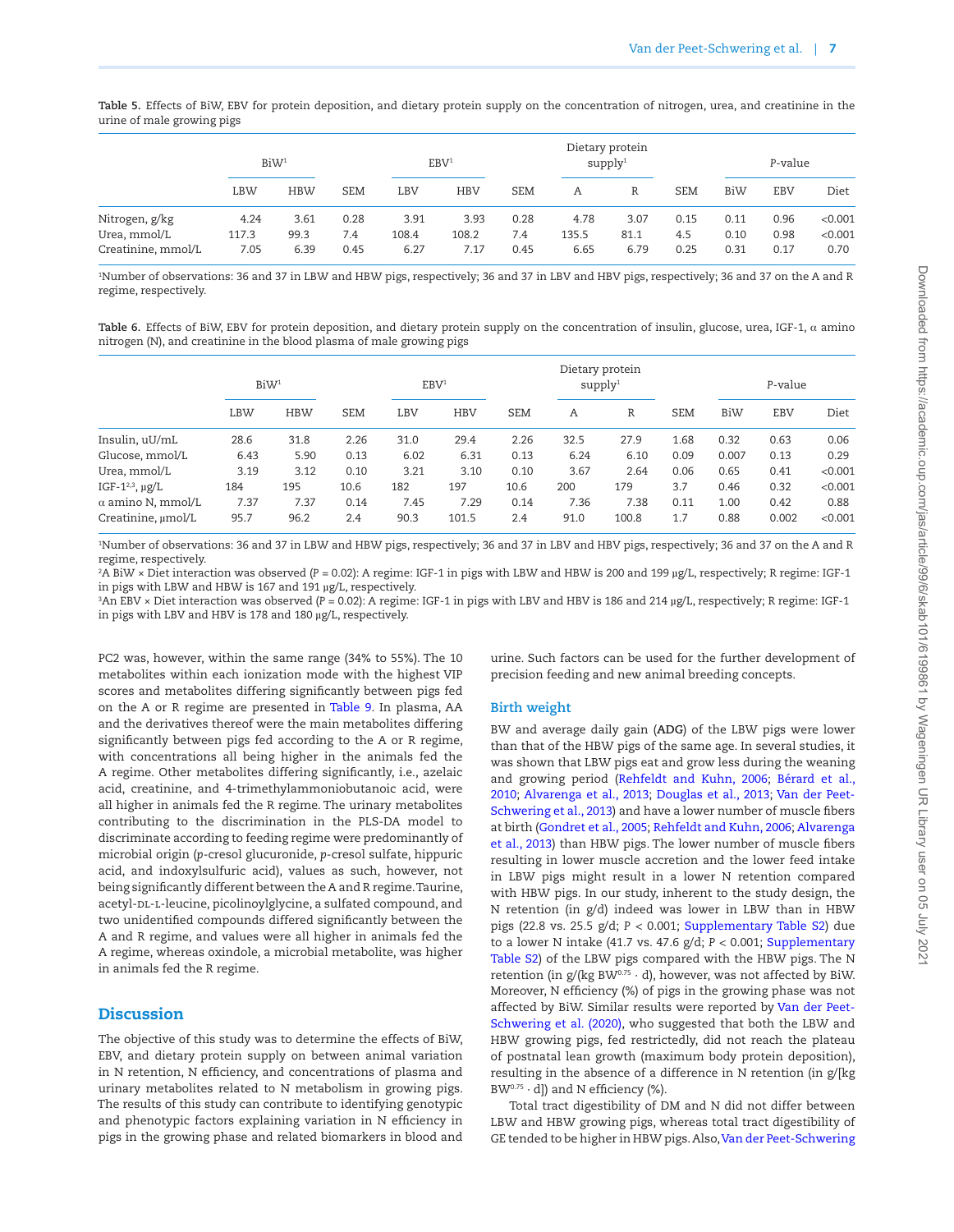|                        |              | No. of             |             |             |        |                             |           |          |
|------------------------|--------------|--------------------|-------------|-------------|--------|-----------------------------|-----------|----------|
|                        | No. of       | observations after | Initial     | Final       |        |                             | evY       |          |
| Model                  | observations | outlier removal    | feature no. | feature no. | PC no. | evY <sup>1</sup> calibrated | validated | $R^2$    |
| <b>EBV</b>             |              |                    |             |             |        |                             |           |          |
| Urine negative         | 78           | 72                 | 2,374       | 414         | 5      | 88.4                        | 56.9      | 0.557    |
| Urine positive         | 78           | 75                 | 4,302       | 823         | 5      | 86.8                        | 59.1      | 0.578    |
| Plasma negative        | 78           |                    | 194         |             |        | 33.7                        | $-28.0$   | $-0.022$ |
| Plasma positive        | 67           | 65                 | 482         | 63          | 4      | 60.0                        | 29.8      | 0.311    |
| Dietary protein supply |              |                    |             |             |        |                             |           |          |
| Urine negative         | 78           | 72                 | 2,374       | 426         | 3      | 82.4                        | 64.9      | 0.639    |
| Urine positive         | 78           | 73                 | 4,302       | 842         | 3      | 82.8                        | 65.4      | 0.646    |
| Plasma negative        | 78           | 78                 | 194         | 33          | 3      | 64.4                        | 51.2      | 0.502    |
| Plasma positive        | 67           | 65                 | 482         | 61          | 4      | 76.5                        | 56.0      | 0.558    |
|                        |              |                    |             |             |        |                             |           |          |

<span id="page-7-0"></span>

1 Explained variation in Y.



<span id="page-7-1"></span>**Figure 1.** PC plot of plasma samples in positive mode (A), urine samples in positive mode (B), and urine samples in negative mode (C). Colors indicate the different EBV for protein deposition of the pigs.

[et al. \(2020\)](#page-12-3) did not observe an effect of BiW on total tract digestibility of DM, N, and GE in growing pigs. D′[Inca et al. \(2011\)](#page-11-13) demonstrated that intrauterine growth retardation in LWB pigs affected intestinal development, delaying the feeding-induced intestinal adaptation. The relative immaturity of the small intestine tissue may reduce digestive capacities during the suckling period, but the long-term effects are unknown [\(Morise](#page-12-16) [et al., 2008](#page-12-16)). Considering our results, it seems that the digestive capacity of pigs of 14- to 18-wk-old is not affected by BiW.

The concentration of glucose in blood plasma was lower in HBW pigs than in LBW pigs, whereas the concentration of insulin in blood plasma did not differ between the HBW and LBW pigs. These results are in contrast with those of [Van](#page-12-3) [der Peet-Schwering et al. \(2020\),](#page-12-3) who observed a difference in plasma insulin concentration but not in plasma glucose concentration between HBW and LBW pigs in the fed state. [Poore and Fowden \(2004a](#page-12-17), [2004b\)](#page-12-18) found no effect of BiW on fasting glucose and insulin concentrations in pigs of 3 mo of age. Generally, plasma glucose and insulin concentrations rapidly increase after feeding and then gradually decrease. Differences between studies in insulin and glucose response after a meal may be related to differences in the interval between ingestion of a meal and blood sampling and in composition and size of the meal and may interfere with observed effects of experimental treatments.

The concentration of IGF-1 in blood plasma was higher in HBW than LBW pigs on the R regime but similar in LBW and HBW pigs on the A regime. [Gondret et al. \(2005\),](#page-11-12) [Paredes et al.](#page-12-19) [\(2014\),](#page-12-19) and [Van der Peet-Schwering et al. \(2020\)](#page-12-3) also observed lower IGF-1 concentrations in LWB pigs. It is known that prenatal muscle development and postnatal muscle growth are controlled by the IGF system [\(Oksbjerg et al., 2004\)](#page-12-20) and that a high ADG in HBW pigs is associated with a higher IGF-1 plasma concentration [\(Paredes et al., 2014](#page-12-19)). A higher plasma IGF-1 concentration is also associated with a higher feed intake [\(Oksbjerg et al., 2004](#page-12-20)), a higher dietary protein level, and an adequate dietary supply of all essential AA [\(Thissen et al., 1994](#page-12-21); [Sánchez-Gómez et al., 1999\)](#page-12-22). In both children and adults, it was shown that circulating IGF-1 is markedly influenced by dietary nutrient supply, falling during starvation and rising rapidly upon refeeding ([Leger et al., 1996](#page-12-23)). Maybe, LBW pigs are more sensitive to a restricted protein supply than HBW pigs resulting in a lower plasma IGF-1 concentration on the R regime, whereas on the A regime both LBW and HBW pigs receive sufficient nutrients, including AA relative to their requirements for near maximum performance, resulting in similar plasma IGF-1 concentrations.

#### **Breeding value for protein deposition**

On the A regime, N retention in the LBV and HBV pigs was 1.104 and 1.214  $g/(kg BW^{0.75} \cdot d)$ , respectively, equivalent to a protein deposition of 6.90 and 7.59  $g/(kg BW^{0.75} \cdot d)$ , respectively, or 163 and 177 g/d, respectively [\(Supplementary Table S2](http://academic.oup.com/jas/article-lookup/doi/10.1093/jas/skab101#supplementary-data)). The higher N retention (in g/d and in g/[kg BW $0.75 \cdot d$ ]) resulted in a higher N efficiency of about 5% (55.2% vs. 50.2% based on total N intake and 60.0% vs. 54.4% based on fecal digestible N intake) in the HBV pigs compared with the LBV pigs on the A regime. In pigs on the R regime, however, N retention was similar in LBV and HBV pigs (131 and 132 g/d, respectively) resulting in a similar N efficiency (%). A restricted supply of dietary protein and AA in pigs on the R regime probably explains the similar N retention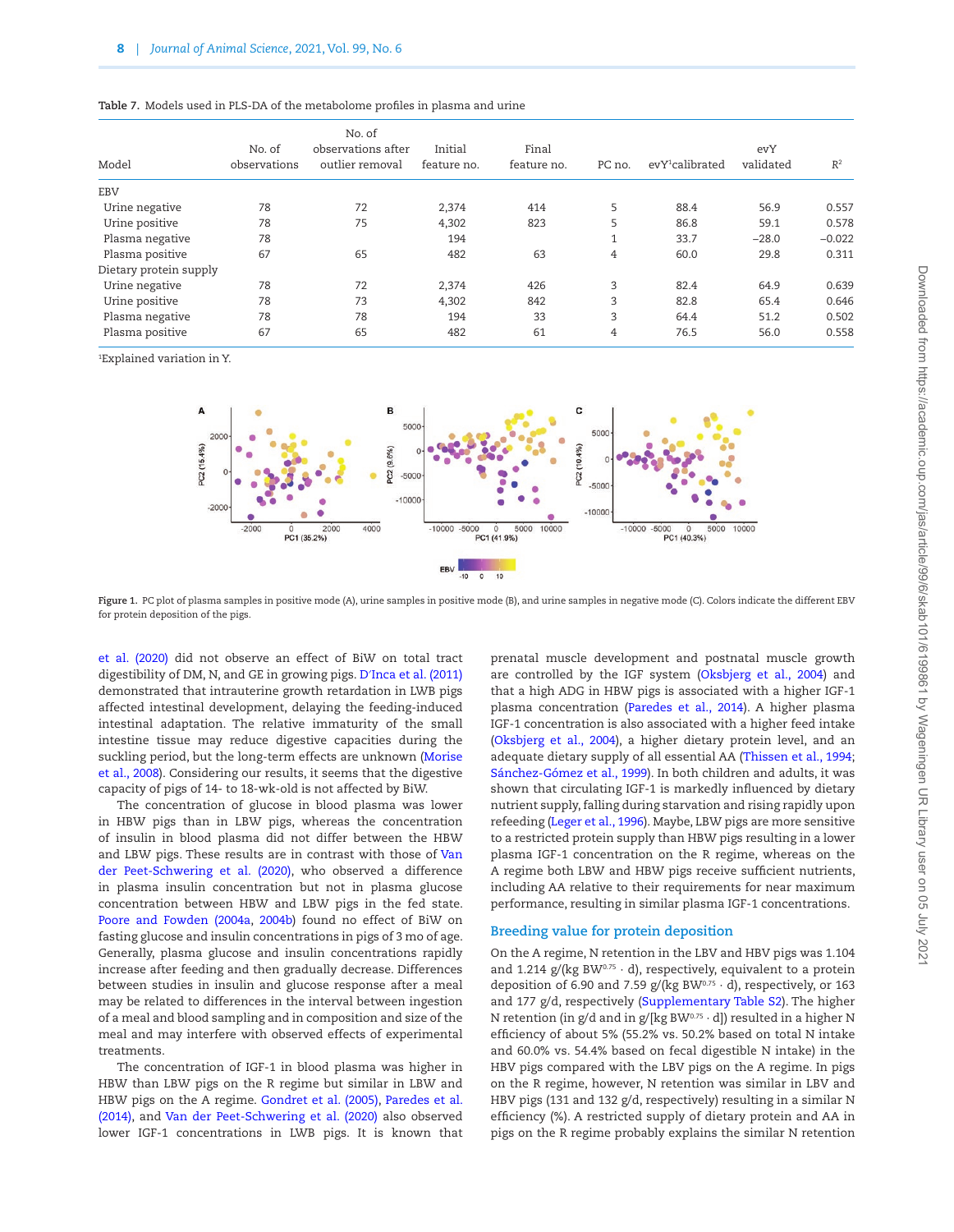<span id="page-8-0"></span>**Table 8.** List of plasma and urine metabolites identified from metabolomics analysis discriminating between male growing pigs differing in EBV for protein deposition<sup>1</sup>

|                                       |              |                   |           |              |            |                 | Fold change <sup>4</sup> |              |               | P-value <sup>5</sup> |                |
|---------------------------------------|--------------|-------------------|-----------|--------------|------------|-----------------|--------------------------|--------------|---------------|----------------------|----------------|
| Metabolite                            | Adduct       | Mode <sup>2</sup> | <b>RT</b> | M to Z ratio | <b>VIP</b> | Level of $ID^3$ | D                        | <b>EBV</b>   | D             | <b>EBV</b>           | $D \times EBV$ |
| Plasma                                |              |                   |           |              |            |                 |                          |              |               |                      |                |
| LPC 16:0                              | $[M + H] +$  | Pos               | 9.64      | 496.341      | 6.57       | 3               | $-1.07$                  |              | 1.02 0.50     | 0.47                 | 0.80           |
| Leucine                               | [Fragment]   | Pos               | 1.23      | 86.097       | 5.65       | $\mathbf{1}$    | $-1.12$                  | $-1.01$      | 0.01          | 0.56                 | 0.27           |
| Phenylalanine                         | [Fragment]   | Pos               | 2.11      | 120.081      | 5.03       | $\mathbf{1}$    | $-1.09$                  | $-1.04$      | 0.05          | 0.02                 | 0.25           |
| LPC 18:2                              | $[M + H] +$  | Pos               | 9.21      | 520.341      | 3.92       | $\overline{2}$  | 1.04                     | 1.06         | 0.89          | 0.10                 | 0.83           |
| Phenylalanine                         | $[M + H] +$  | Pos               | 2.11      | 166.087      | 3.46       | $\mathbf{1}$    | $-1.09$                  | $-1.04$ 0.05 |               | 0.01                 | 0.24           |
| LPC 18:0                              | $[M + H] +$  | Pos               | 10.96     | 524.372      | 3.41       | 3               | $-1.02$                  | 1.08         | 0.73          | 0.30                 | 0.45           |
| Leucine                               | $[M + H] +$  | Pos               | 1.25      | 132.102      | 3.11       | $\mathbf{1}$    | $-1.12$                  |              | $-1.01$ 0.004 | 0.52                 | 0.19           |
| LPC 18:1                              | $[M + H] +$  | Pos               | 9.98      | 522.357      | 2.65       | $\overline{2}$  | 1.01                     |              | 1.08 0.76     | 0.23                 | 0.45           |
| Creatinine                            | $[M + H] +$  | Pos               | 0.70      | 114.066      | 2.60       | $\mathbf{1}$    | 1.09                     | $-1.11$      | 0.002         | 0.14                 | 0.46           |
| $C_6H_{12}O_6$                        | $[M + Na]+$  | Pos               | 0.70      | 203.053      | 2.54       | 3               | $-1.00$                  | $-1.05$      | 0.83          | 0.04                 | 0.85           |
| $C_6H_{12}O_6$                        | $[2M + Na]+$ | Pos               | 0.70      | 383.117      | 1.01       | 3               | 1.00                     | $-1.07$      | 0.83          | 0.02                 | 0.67           |
| Methionine                            | $[M+H]+$     | Pos               | 0.94      | 150.059      | 0.41       | $\mathbf{1}$    | $-1.09$                  | $-1.07$      | 0.03          | 0.01                 | 0.07           |
| Phenylalanine                         | [Fragment]   | Pos               | 2.11      | 103.055      | 0.32       | $\mathbf{1}$    | $-1.10$                  | $-1.04$      | 0.06          | 0.02                 | 0.29           |
| Urine                                 |              |                   |           |              |            |                 |                          |              |               |                      |                |
| p-Cresol glucuronide                  | $[M - H]$ -  | Neg               | 4.01      | 283.082      | 13.57      | $\overline{2}$  | 1.06                     | $-1.08$      | 0.38          | 0.08                 | 0.80           |
| 2-Methylbutyrylglycine/valerylglycine | $[M-H]-$     | Neg               | 3.00      | 158.082      | 12.42      | $\overline{2}$  | $-1.11$                  | 1.17         | 0.90          | 0.34                 | 0.15           |
| Phenylacetylglycine                   | $[M-H]-$     | Neg               | 3.85      | 192.066      | 11.64      | $\mathbf{1}$    | 1.04                     | $-1.08$      | 0.46          | 0.25                 | 0.62           |
| Citric acid                           | $[M-H]-$     | Neg               | 0.94      | 191.020      | 11.60      | $\mathbf{1}$    | $-1.17$                  |              | 1.02 0.60     | 0.86                 | 0.79           |
| Hippuric acid                         | $[M-H]-$     | Neg               | 3.51      | 178.051      | 9.90       | $\mathbf{1}$    | 1.02                     | $-1.07$      | 0.43          | 0.43                 | 0.39           |
| p-Cresol sulfate                      | $[M-H]-$     | Neg               | 4.04      | 187.007      | 8.26       | $\mathbf{1}$    | 1.04                     | $-1.09$      | 0.79          | 0.09                 | 0.60           |
| Sulfated steroid                      | $[M-H]-$     | Neg               | 6.24      | 367.158      | 8.21       | 3               | 1.04                     | $-1.22$      | 0.76          | 0.57                 | 0.43           |
| Sulfated compound                     | $[M-H]-$     | Neg               | 3.57      | 167.038      | 7.02       | 3               | 1.11                     | 1.08         | 0.63          | 0.96                 | 0.93           |
| Glucuronide conjugate                 | $[M-H]-$     | Neg               | 5.81      | 415.197      | 6.43       | 3               | 1.08                     | $-1.03$      | 0.80          | 0.12                 | 0.46           |
| Glucuronide conjugate                 | $[M-H]-$     | Neg               | 4.26      | 449.202      | 6.42       | 3               | 1.06                     | $-1.16$      | 0.33          | 0.11                 | 0.93           |
| Glucuronide conjugate                 | $[M-H]-$     | Neg               | 5.26      | 433.208      | 5.49       | 3               | 1.00                     | $-1.32$      | 0.99          | 0.001                | 0.76           |
| Glucuronide conjugate                 | $[M-H]-$     | Neg               | 4.97      | 431.192      | 5.05       | 3               | 1.02                     | $-1.25$      | 0.85          | 0.01                 | 0.34           |
| Glucuronide conjugate                 | $[M-H]-$     | Neg               | 6.12      | 461.239      | 3.00       | 3               | 1.11                     | $-1.50$      | 0.97          | 0.0002               | 0.82           |
| Glucuronide conjugate                 | $[M-H]-$     | Neg               | 6.26      | 417.213      | 2.32       | 3               | 1.16                     | $-1.21$      | 0.49          | 0.01                 | 0.59           |
| Phenylacetylglycine                   | $[M + H] +$  | Pos               | 3.86      | 194.081      | 40.04      | $\mathbf{1}$    | $-1.01$                  | $-1.05$      | 0.26          | 0.39                 | 0.18           |
| 2-Methylbutyrylglycine/valerylglycine | $[M + H] +$  | Pos               | 3.00      | 160.097      | 15.23      | $\overline{2}$  | $-1.11$                  | 1.18         | 0.76          | 0.47                 | 0.12           |
| Hippuric acid                         | [Fragment]   | Pos               | 3.50      | 105.034      | 14.92      | $\mathbf{1}$    | 1.04                     | $-1.07$      | 0.30          | 0.48                 | 0.31           |
| Hippuric acid                         | $[M + H] +$  | Pos               | 3.50      | 180.066      | 14.70      | $\mathbf{1}$    | 1.05                     | $-1.06$      | 0.28          | 0.53                 | 0.27           |
| Creatinine                            | $[M + H] +$  | Pos               | 0.72      | 114.066      | 12.50      | $\mathbf{1}$    | 1.00                     | $-1.13$      | 0.85          | 0.12                 | 0.34           |
| Cinnamoylglycine                      | [Fragment]   | Pos               | 4.77      | 131.049      | 9.26       | $\mathbf{1}$    | 1.16                     | 1.53         | 0.63          | 0.80                 | 0.89           |
| Unidentified                          | $[M + H] +$  | Pos               | 4.96      | 510.272      | 9.25       | $\overline{4}$  | 1.063                    | $-1.12$      | 0.97          | 0.65                 | 0.38           |
| Unidentified                          | $[M + H] +$  | Pos               | 5.37      | 130.065      | 9.24       | $\overline{4}$  | $-1.13$                  | 1.00         | 0.72          | 0.34                 | 0.81           |
| Piperidine                            | $[M + H] +$  | Pos               | 0.83      | 86.097       | 8.05       | $\mathbf{1}$    | 1.14                     | $-1.44$      | 0.08          | 0.22                 | 0.25           |
| L-Formylkynurenine                    | [Fragment]   | Pos               | 3.93      | 144.045      | 7.38       | $\overline{2}$  | $-1.02$                  | 1.07         | 0.87          | 0.50                 | 0.64           |
| Creatinine                            | $[M + Na]+$  | Pos               | 0.70      | 136.048      | 5.36       | $\mathbf{1}$    | 1.11                     | $-1.30$      | 0.94          | 0.02                 | 0.09           |
| Unidentified                          | $[M + H] +$  | Pos               | 5.34      | 444.312      | 3.81       | $\overline{4}$  | $-1.18$                  | $-1.40$      | 0.25          | 0.01                 | 0.91           |
| Unidentified                          | $[M + H] +$  | Pos               | 5.95      | 635.379      | 3.58       | 4               | $-1.48$                  | $-1.87$      | 0.01          | 0.001                | 0.40           |
| Creatinine                            | $[2M + Na]+$ | Pos               | 0.70      | 249.107      | 3.50       | $\mathbf{1}$    | 1.18                     | $-1.42$      | 0.70          | 0.01                 | 0.15           |
| Melatonin glucuronide                 | $[M + H] +$  | Pos               | 3.82      | 409.160      | 3.23       | $\overline{2}$  | $-1.01$                  | $-1.45$      | 0.99          | 0.01                 | 0.84           |
| 7-Methylguanine                       | $[M + H] +$  | Pos               | 0.90      | 166.072      | 2.76       | $\overline{2}$  | 1.10                     | $-1.16$      | 0.45          | 0.02                 | 1.00           |
| Unidentified                          | $[M + H] +$  | Pos               | 5.95      | 307.202      | 2.52       | 4               | $-1.42$                  | $-1.63$      | 0.02          | 0.001                | 0.47           |

1 The table encompasses the 10 metabolites with the highest VIP scores in each sample type and ionization mode and metabolites differing significantly between HBV and LBV.

2 Pos, positive; Neg, negative.

3 Level of identification: (**ID**): identified metabolites (level 1), putatively annotated compounds (level 2), putatively characterized compound classes (level 3), and unknown compounds (level 4).

4 Fold change in metabolite intensity: dietary protein supply (D: A [reference] vs. R regime) and EBV (high [reference] vs. low).

5 *P*-values for the main effects of dietary protein supply (D: A or R regime [70% of A]), EBV, and the interactive effect of dietary protein supply and EBV ( $D \times EBV$ ).

and N efficiency (%) in LBV and HBV pigs. As far as we know, there are no other studies in which the N efficiency (%) in LBV and HBV growing pigs was measured. [Van der Peet-Schwering](#page-12-15) [et al. \(2013\)](#page-12-15), however, measured the feed efficiency in GF pigs with a high or low EBV for daily gain. Pigs with a high EBV for daily gain had a higher feed efficiency, which is in line with the higher N efficiency in pigs with a high EBV for protein deposition.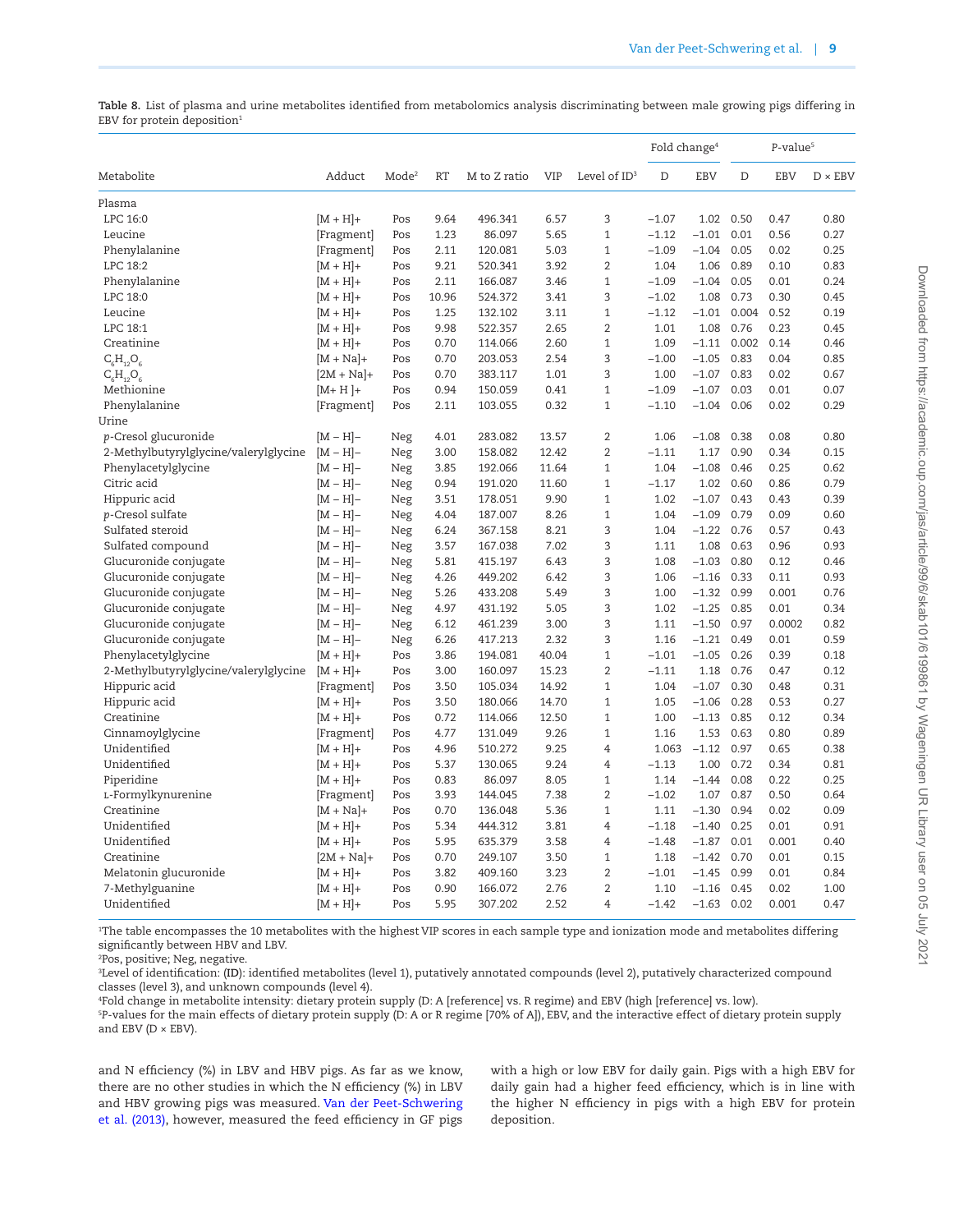<span id="page-9-0"></span>**Table 9.** List of plasma and urine metabolites identified from metabolomics analysis discriminating between male growing pigs that were fed according to A or R regime<sup>1</sup>

|                                        |                           |                   |      |              |            |                 | Fold change <sup>4</sup> |                   | P-value <sup>5</sup> |       |                |  |
|----------------------------------------|---------------------------|-------------------|------|--------------|------------|-----------------|--------------------------|-------------------|----------------------|-------|----------------|--|
| Metabolite                             | Adduct                    | Mode <sup>2</sup> | RT   | M to Z ratio | <b>VIP</b> | Level of $ID^3$ | D                        | EBV               | D                    | EBV   | $D \times EBV$ |  |
| Plasma                                 |                           |                   |      |              |            |                 |                          |                   |                      |       |                |  |
| Tyrosine <sup>6</sup>                  | $[M-H]-$                  | Neg               | 1.16 | 180.067      | 5.32       | $\mathbf{1}$    | $-1.19$                  | 1.01              | 0.001                | 0.43  | 0.24           |  |
| Lactic acid                            | $[M-H]-$                  | Neg               | 0.97 | 89.024       | 4.08       | $\mathbf{1}$    | 1.03                     | 1.02              | 0.98                 | 0.43  | 0.37           |  |
| Indoxylsulfuric acid                   | $[M-H]-$                  | Neg               | 3.54 | 212.002      | 3.71       | $\mathbf{1}$    | $-1.63$                  | 1.23              | 0.12                 | 0.21  | 0.91           |  |
| Tryptophan                             | $[M-H]-$                  | Neg               | 2.88 | 203.083      | 3.40       | $\mathbf{1}$    | $-1.17$                  | 1.04              | 0.01                 | 0.68  | 0.77           |  |
| Phenylalanine <sup>6</sup>             | $[M-H]-$                  | Neg               | 2.11 | 164.072      | 1.78       | $\mathbf{1}$    | $-1.16$                  | $-1.02$           | 0.002                | 0.05  | 0.61           |  |
| Leucine                                | $[M-H]-$                  | Neg               | 1.27 | 130.087      | 1.73       | 1               | $-1.18$                  | 1.01              | 0.0001               | 0.31  | 0.32           |  |
| Ketoisoleucine                         | $[M-H]-$                  | Neg               | 3.21 | 129.056      | 1.54       | $\mathbf{1}$    | $-1.13$                  | $-1.08$           | 0.002                | 0.53  | 0.68           |  |
| Taurodeoxycholic acid                  | $[M-H]-$                  | Neg               | 5.87 | 498.290      | 1.22       | $\overline{2}$  | $-2.20$                  | 1.09              | 0.004                | 0.47  | 0.92           |  |
| Ketoleucine                            | $[M-H]-$                  | Neg               | 3.54 | 129.056      | 1.21       | $\mathbf{1}$    | $-1.03$                  | 1.06              | 0.09                 | 0.54  | 0.22           |  |
| Unidentified                           | $[M-H]-$                  | Neg               | 0.71 | 215.033      | 0.98       | 4               | $-1.05$                  | $-1.04$           | 0.11                 | 0.11  | 0.93           |  |
| Azelaic acid                           | $[M-H]-$                  | Neg               | 4.90 | 187.098      | 0.60       | 1               | 1.12                     | $-1.02$           | 0.001                | 0.43  | 0.51           |  |
| 2-Hydroxybutyric acid                  | $[M-H]-$                  | Neg               | 1.56 | 103.040      | 0.54       | $\mathbf{1}$    | $-1.41$                  | $-1.07$           | 0.01                 | 0.76  | 0.77           |  |
| Hydroxyphenyllactic acid <sup>6</sup>  | $[M-H]-$                  | Neg               | 2.92 | 181.051      | 0.35       | $\mathbf{1}$    | $-1.21$                  | $-1.13$           | 0.002                | 0.16  | 0.77           |  |
| Tyrosine <sup>6</sup>                  | $[2M + Na]$ -             | Neg               | 1.15 | 383.122      | 0.34       | $\mathbf{1}$    | $-1.20$                  | 1.03              | 0.01                 | 0.55  | 0.31           |  |
| Unidentified                           | $[M-H]-$                  | Neg               | 1.17 | 189.041      | 0.25       | 4               | 1.14                     | $-1.11$           | 0.001                | 0.87  | 0.37           |  |
| Indolelactic acid                      | $[M-H]-$                  | Neg               | 4.61 | 204.067      | 0.19       | $\overline{2}$  | $-1.19$                  | $-1.07$           | 0.03                 | 0.88  | 0.68           |  |
| 4-Trimethylammonio-butanoic acid       | [Fragment]                | Pos               | 2.57 | 100.112      | 5.79       | $\overline{2}$  | 1.30                     | 1.01              | 0.001                | 0.98  | 0.06           |  |
| Leucine                                |                           | Pos               | 1.23 | 86.097       | 5.10       | $\mathbf{1}$    | $-1.12$                  | $-1.00$           | 0.005                | 0.57  | 0.54           |  |
| LPC 18:2                               | [Fragment]<br>$[M + H] +$ | Pos               | 9.21 | 520.341      | 3.27       | $\overline{2}$  | 1.01                     | 1.03              | 0.88                 | 0.32  | 0.74           |  |
|                                        |                           |                   | 2.11 |              | 2.68       | $\mathbf{1}$    | $-1.10$                  | $-1.05$           | 0.05                 | 0.01  |                |  |
| Phenylalanine                          | [Fragment]                | Pos               |      | 120.081      | 2.64       | $\mathbf{1}$    | $-1.12$                  | $-1.00$           | 0.004                |       | 0.49           |  |
| Leucine                                | $[M + H] +$               | Pos               | 1.25 | 132.102      |            | $\overline{2}$  |                          |                   |                      | 0.53  | 0.38           |  |
| 4-Trimethylammonio-butanoic acid       | $[M + H] +$               | Pos               | 2.57 | 146.118      | 2.59       |                 | 1.31                     | 1.02              | 0.003                | 0.94  | 0.04           |  |
| Unidentified                           | $[M + H] +$               | Pos               | 4.58 | 239.090      | 2.53       | 4               | $-1.00$                  | $-1.00$           | 0.31                 | 0.82  | 0.14           |  |
| Creatine                               | $[M + H] +$               | Pos               | 0.71 | 132.077      | 2.22       | 1               | $-1.12$                  | 1.09              | 0.78                 | 0.55  | 0.86           |  |
| LPC 16:0                               | $[M + H] +$               | Pos               | 9.64 | 496.341      | 2.21       | 3               | $-1.10$                  | $-1.00$           | 0.42                 | 0.76  | 0.98           |  |
| Tryptophan                             | [Fragment]                | Pos               | 2.87 | 188.071      | 2.17       | $\mathbf{1}$    | $-1.17$                  | 1.01              | 0.16                 | 0.65  | 0.67           |  |
| Valine <sup>6</sup>                    | $[M + Na]+$               | Pos               | 0.82 | 72.081       | 1.98       | $\mathbf{1}$    | $-1.17$                  | $-1.01$           | 0.001                | 0.86  | 0.62           |  |
| Proline                                | $[M + H] +$               | Pos               | 0.73 | 116.071      | 1.54       | $\mathbf{1}$    | $-1.16$                  | 1.01              | 0.05                 | 0.57  | 0.88           |  |
| Tyrosine                               | $[M + H] +$               | Pos               | 1.14 | 182.082      | 1.19       | $\mathbf{1}$    | $-1.14$                  | $-1.03$           | 0.03                 | 0.45  | 0.28           |  |
| Creatinine                             | $[M + H] +$               | Pos               | 0.70 | 114.066      | 0.97       | $\mathbf{1}$    | 1.09                     | $-1.11$           | 0.002                | 0.15  | 0.58           |  |
| Urea <sup>6</sup>                      | $[M + H] +$               | Pos               | 0.71 | 61.040       | 0.95       | $\mathbf{1}$    | $-1.21$                  | 1.04              | 0.05                 | 0.47  | 0.86           |  |
| Tyrosine                               | [Fragment]                | Pos               | 1.14 | 165.055      | 0.95       | $\mathbf{1}$    | $-1.14$                  | $-1.03$           | 0.03                 | 0.47  | 0.29           |  |
| Urine                                  |                           |                   |      |              |            |                 |                          |                   |                      |       |                |  |
| Citric acid <sup>6</sup>               | $[M-H]-$                  | Neg               | 0.94 | 191.020      | 24.45      | $\mathbf{1}$    | $-1.11$                  | 1.04              | 0.86                 | 0.98  | 0.73           |  |
| p-Cresol glucuronide <sup>6</sup>      | $[M-H]-$                  | Neg               | 4.01 | 283.082      | 16.86      | 2               | 1.06                     | $-1.08$           | 0.38                 | 0.08  | 0.80           |  |
| Phenylacetylglycine <sup>6</sup>       | $[M-H]-$                  | Neg               | 3.85 | 192.066      | 15.32      | $\mathbf{1}$    | 1.04                     | $-1.08$           | 0.46                 | 0.25  | 0.62           |  |
| Hippuric acid <sup>6</sup>             | $[M-H]-$                  | Neg               | 3.51 | 178.051      | 13.50      | $\mathbf{1}$    | 1.02                     | $-1.07$           | 0.43                 | 0.43  | 0.39           |  |
| 2-Methylbutyrylglycine/valerylglycine6 | $[M-H]-$                  | Neg               | 3.00 | 158.082      | 13.47      | $\overline{2}$  | $-1.11$                  | 1.17              | 0.90                 | 0.34  | 0.15           |  |
| Indoxylsulfuric acid                   | $[M-H]-$                  | Neg               | 3.46 | 212.002      | 11.59      | $\mathbf{1}$    | 1.04                     | $-1.13$           | 0.66                 | 0.37  | 0.85           |  |
| Hydroxyphenyllactic acid <sup>1</sup>  | $[M-H]-$                  | Neg               | 2.89 | 181.051      | 8.13       | $\mathbf{1}$    | $-1.20$                  | $-1.12$           | 0.09                 | 0.03  | 0.75           |  |
| Citric acid <sup>6</sup>               | [Fragment]                | Neg               | 0.94 | 111.009      | 7.67       | $1\,$           | $-1.17$                  | 1.02              | 0.60                 | 0.86  | 0.79           |  |
| p-Cresol sulfate                       | $[M - H]$ -               | Neg               | 4.04 | 187.007      | 7.10       | $\mathbf{1}$    | 1.04                     | $-1.09$           | 0.79                 | 0.09  | 0.60           |  |
| p-Cresol glucuronide <sup>6</sup>      | $[2M - H]$ -              | Neg               | 4.00 | 567.171      | 6.72       | $\overline{2}$  | 1.10                     | $-1.12$           | 0.46                 | 0.08  | 0.89           |  |
| Taurine                                | $[M-H]-$                  | Neg               | 0.68 | 124.007      | 4.53       | $\mathbf{1}$    | $-2.36$                  | 1.33              | 0.0002               | 0.01  | 0.01           |  |
| Sulfated compound                      | $[M-H]-$                  | Neg               | 5.61 | 303.127      | 4.41       | 3               | $-1.35$                  | $-1.32$           | 0.02                 | 0.01  | 0.53           |  |
| Acetyl-DL-Leucine <sup>6</sup>         | $[M-H]-$                  | Neg               | 3.75 | 172.098      | 2.87       | $\mathbf{1}$    | $-1.31$                  | 1.01              | 0.03                 | 0.85  | 0.98           |  |
| Unidentified                           | $[M-H]-$                  | Neg               | 5.28 | 309.134      | 2.41       | 4               | $-1.62$                  | $-1.23$           | 0.01                 | 0.09  | 0.56           |  |
| Phenylacetylglycine <sup>6</sup>       | $[M + H] +$               | Pos               | 3.86 | 194.081      | 22.54      | $\mathbf{1}$    | 1.02                     | $-1.11$           | 0.44                 | 0.24  | 0.49           |  |
| Hippuric acid <sup>6</sup>             | [Fragment]                | Pos               | 3.50 | 105.034      | 13.75      | $\mathbf{1}$    | 1.02                     | $-1.08$           | 0.40                 | 0.41  | 0.46           |  |
| Glucoronidated compound                | $[M + H] +$               | Pos               | 4.00 | 302.124      | 12.68      | 3               | $-1.32$                  | 1.08              | 0.36                 | 0.68  | 0.22           |  |
| Creatinine <sup>6</sup>                | $[M + H] +$               | Pos               | 0.72 | 114.066      | 12.58      | $\mathbf{1}$    | 1.02                     | $-1.17$           | 0.88                 | 0.06  | 0.69           |  |
| Hippuric acid <sup>6</sup>             | $[M + H] +$               | Pos               | 3.50 | 180.066      | 12.28      | $\mathbf{1}$    | 1.02                     | $-1.07$           | 0.38                 | 0.45  | 0.43           |  |
| 7-Methylguanine                        | $[M + H] +$               | Pos               | 0.90 | 166.072      | 6.62       | $\overline{c}$  |                          | $1.12 -1.22 0.75$ |                      | 0.01  | 0.42           |  |
| Picolinoylglycine                      | $[M + H] +$               | Pos               | 2.98 | 181.061      | 6.09       | $\overline{2}$  | $-1.57$                  | $-1.33$           | 0.02                 | 0.05  | 0.86           |  |
| 2-Methylbutyrylglycine/valerylglycine6 | $[M + H] +$               | Pos               | 3.00 | 160.097      | 5.62       | $\overline{2}$  | $-1.14$                  | 1.20              | 0.81                 | 0.49  | 0.17           |  |
| Unidentified                           | $[M + H] +$               | Pos               | 5.95 | 307.202      | 5.55       | 4               | $-1.42$                  | $-1.67$ 0.02      |                      | 0.001 | 0.39           |  |
| $\mbox{Creatinine}^6$                  | $[M + K]$ +               | Pos               | 0.71 | 152.022      | 5.44       | $\mathbf{1}$    |                          | $1.15 -1.27 0.08$ |                      | 0.04  | 0.95           |  |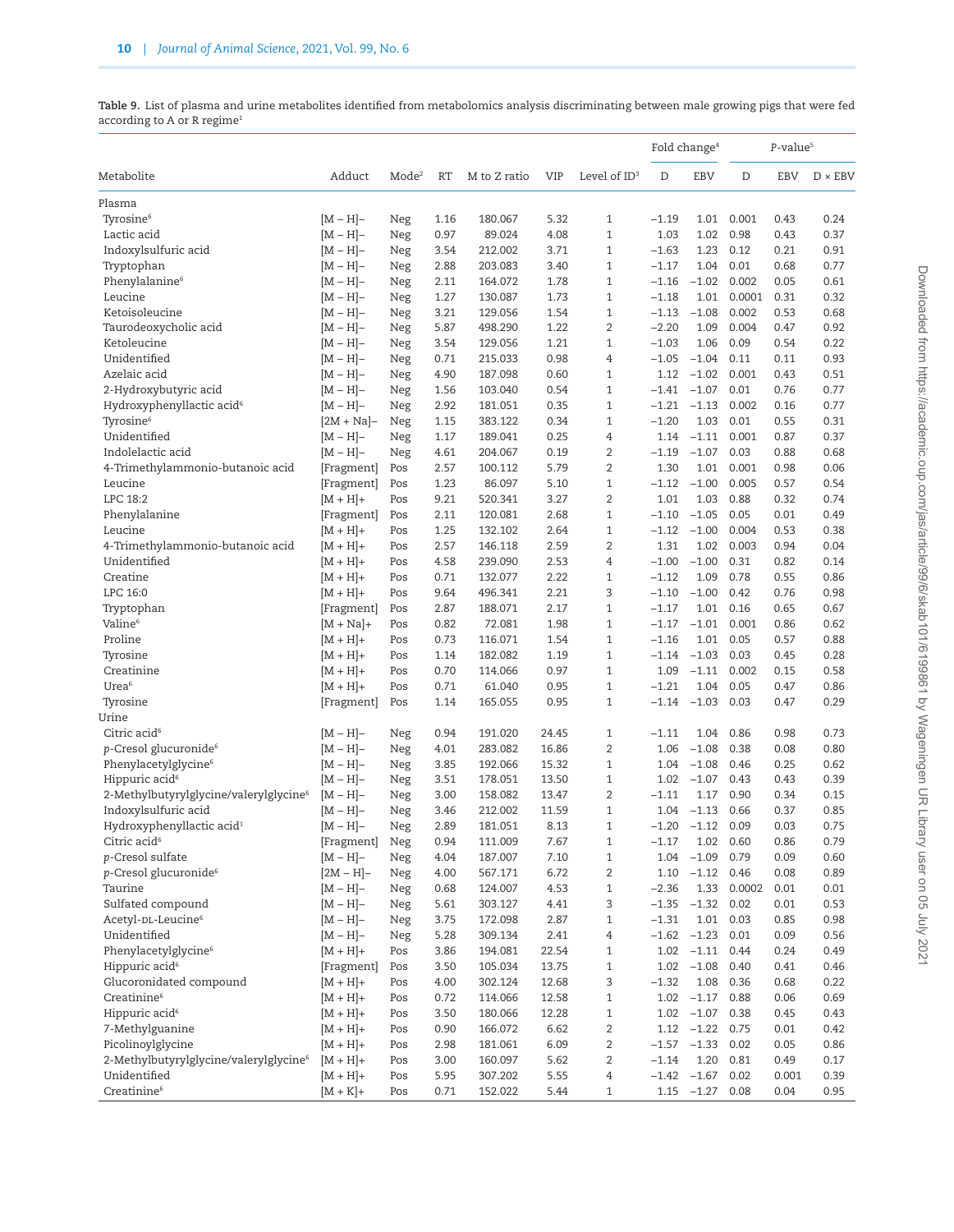| <b>Table 9.</b> Continued |                            |                   |              |                    |              |                          |                          |                                           |                      |              |                |
|---------------------------|----------------------------|-------------------|--------------|--------------------|--------------|--------------------------|--------------------------|-------------------------------------------|----------------------|--------------|----------------|
|                           |                            |                   |              |                    |              |                          | Fold change <sup>4</sup> |                                           | P-value <sup>5</sup> |              |                |
| Metabolite                | Adduct                     | Mode <sup>2</sup> | <b>RT</b>    | M to Z ratio       | VIP          | Level of $\mathrm{ID}^3$ | D                        | EBV                                       | D                    | EBV          | $D \times EBV$ |
| Oxindole<br>Unidentified  | $[M + H] +$<br>$[M + H] +$ | Pos<br>Pos        | 3.43<br>3.17 | 134.060<br>288.181 | 4.21<br>3.90 | 2<br>4                   |                          | $1.19 -1.17 0.03$<br>$-1.34$ $-1.05$ 0.01 |                      | 0.69<br>0.01 | 0.49<br>0.49   |

1 The table encompasses the 10 metabolites with the highest VIP scores in each sample type and ionization mode and metabolites differing significantly between male growing pigs that were fed according to the A or R regime. 2 Pos, positive; Neg, negative.

3 Level of identification: identified metabolites (level 1), putatively annotated compounds (level 2), putatively characterized compound classes (level 3), and unknown compounds (level 4).

4 Fold change in metabolite intensity: dietary protein supply (D: A [reference] vs. R regime) and EBV (high [reference] vs. low).

5 *P*-values for the main effects of dietary protein supply (D: A or R regime [R, 70% of A]), EBV, and the interactive effect of dietary protein supply and EBV (D × EBV).

6 Metabolites also identified in our previous experiment [\(Van der Peet-Schwering et al. \(2020\)](#page-12-3).

Total tract digestibility of DM, N, and GE did not differ between LBV and HBV growing pigs. These results are in accordance with our expectations. A difference in nutrient digestibility between the LBV and HBV pigs was not expected because the pigs were selected for a difference in genetic capacity in protein deposition and not for a difference in digestion capacity. As far as we know, there are no other studies in which the total tract digestibility of DM, N, and GE in LBV and HBV growing pigs was measured.

The concentration of IGF-1 in blood plasma was similar in LBV and HBV pigs on the R regime but higher in HBV than LBV pigs on the A regime. [Clutter et al. \(1995\)](#page-11-14) studied the plasma IGF-1 concentration in gilts from lines of pigs selected for either fast or slow postweaning ADG for seven generations during a period of feed deprivation and during refeeding. The fast-growing gilts had greater concentrations of plasma IGF-1 than slow-growing gilts during both feed deprivation (217 vs. 145 ng/mL) and during refeeding (165 vs. 128 ng/mL). Plasma IGF-1 concentration decreased during feed deprivation and increased during refeeding. In the study of [Clutter et al. \(1995\)](#page-11-14) and in our study, the effect of feeding regime on plasma IGF-1 concentration was greater in pigs with a high EBV or high ADG than in pigs with a low EBV or low ADG. Maybe, pigs with a high EBV are more sensitive to restrictions in dietary nutrient supply including protein and AA than pigs with a low EBV for protein deposition.

The concentration of creatinine in blood plasma was higher in HBV than LBV pigs. The metabolomic analysis of the same samples confirmed this observation. Plasma and urinary creatinine concentration is a reflection of creatine phosphate degradation in muscle tissue and its excretion via the kidneys into the urine. The amount of creatinine removed is proportional to total creatine and creatine phosphate in the body and consequently also to the total muscle mass of muscle in pigs [\(Janicki and Buzala, 2013](#page-11-15)). Although the HBV pigs had higher circulating and urinary levels of creatinine compared with LBV pigs, the BW of pigs in both groups during the study was similar. We did not measure body protein content, but the results on N efficiency indicate that HBV pigs deposited more protein in the body than LBV pigs, which is in line with the contrast in plasma creatinine levels between both groups.

Metabolomics analysis revealed that the plasma concentrations of a hexose, most likely glucose, and phenylalanine and methionine, both essential AA, were higher in HBV pigs. In addition, four LPC contributed to the separation between HBV and LBV pigs. Lower circulating levels of essential AA were observed in stunned children ([Semba et al.,](#page-12-24) [2016](#page-12-24)), whereas protein restriction and hypercholesterolemia in mice were related to lower concentrations of circulating essential AA and intrauterine growth restriction [\(Bhasin](#page-11-16) [et al., 2009](#page-11-16)). Stunning was also related to altered LPC patterns in blood plasma in children. The LPC that contributed to the separation of groups of pigs in the present study were lower in stunted children in the study of [Semba et al. \(2016\)](#page-12-24) compared with a reference group of children. The LPC are molecules derived from phosphatidylcholines and are part of cell membranes and the monolayer of lipoproteins. To absorb biliary phosphatidylcholines across the intestinal brush border membrane, phosphatidylcholines are hydrolyzed to LPC and fatty acids, where LPC might play a role in chylomicron formation ([Van der Veen et al., 2017](#page-12-25)). In humans, high circulating levels of LPC are related to cardiovascular and neurodegenerative diseases ([Law et al., 2019\)](#page-11-17). Hence, the higher levels of circulating AA and changed LPC composition in HBV compared with LBV pigs in the present study might be related to a higher body protein deposition.

#### **Dietary protein supply**

Restricting the dietary protein supply by 30% reduced the N retention by 22% (in g/d and in g/[kg BW $^{0.75}$  · d]) and N digestibility by 3.2%. Similar results were reported by [Kampman-Van de](#page-11-18) [Hoek et al. \(2015\)](#page-11-18) and [Van der Peet-Schwering et al. \(2020\).](#page-12-3) In their studies, N retention was 20% and 30% lower in pigs on the R regime compared with the A regime, and the total tract N digestibility was 2% and 3% lower. The lower N retention on the R regime is due to the lower intake of protein and essential AA. The lower apparent total tract N digestibility is likely due to a proportionally greater excretion of basal endogenous N in pigs on the R regime, as the relative contribution of endogenous N to total fecal N excretion decreases with increasing dietary protein supply [\(Fan et al., 1994\)](#page-11-19). Restricting the dietary protein supply increased N efficiency (%). Similar results were reported by [Kampman-Van de Hoek et al. \(2015\)](#page-11-18). They also reported a higher N efficiency (%) in pigs on a similar R regime. In our study and the one of [Kampman-Van de Hoek et al. \(2015\)](#page-11-18), N intake was reduced by about 25% to 30%, whereas urinary N excretion was reduced by about 35% to 38% in pigs on the R regime resulting in a higher N efficiency (%) in pigs fed a restricted amount of protein. The concentrations of N and urea in the urine also were reduced by about 38% in pigs on the R regime compared with the A regime. The concentration of urea in urine is a reflection of urinary N excretion as a major part of the N from AA after oxidation is transformed into urea in the liver and excreted via the urine.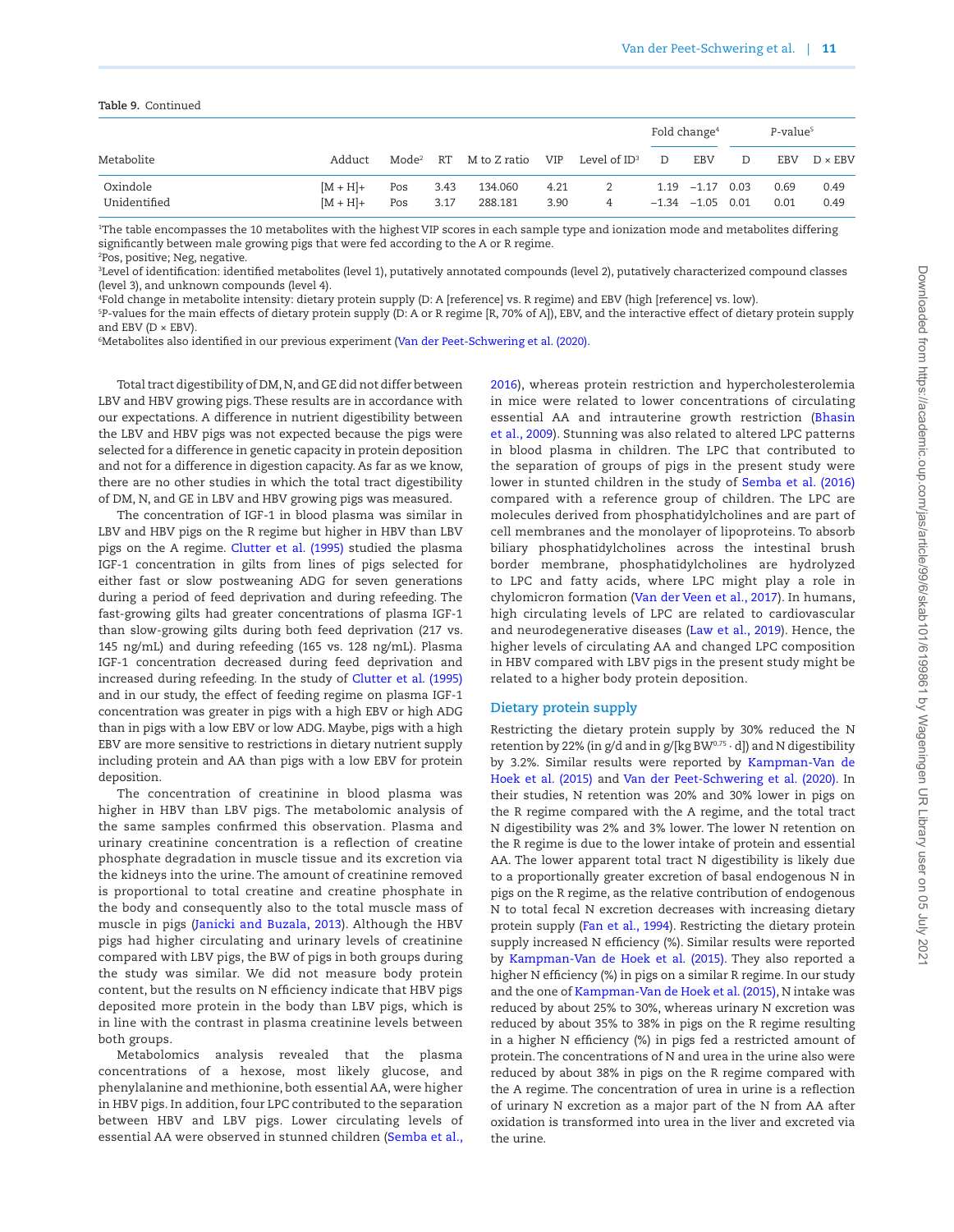The concentration of IGF-1 in blood plasma was higher in pigs on the A regime than in pigs on the R regime as in the study of [Van der Peet-Schwering et al. \(2020\)](#page-12-3). This was expected as a high dietary protein level and supplementation of proteinrestricted diets with essential AA are associated with increased total IGF-1 ([Thissen et al., 1994;](#page-12-21) [Sánchez-Gómez et al., 1999\)](#page-12-22).

Restricting dietary protein supply reduced the concentration of urea in blood plasma but it did not change the plasma concentration of α-amino N as an indicator of the free AA pool in plasma. This confirms the homeostatic regulation of concentrations of essential nutrients in the blood plasma of pigs in which body protein turnover plays an important role.

#### **Conclusions**

In conclusion, N efficiency and absolute N retention are higher in HBV than in LBV pigs on protein-adequate diets, indicating that breeding pigs for a high protein deposition capacity may support the further increase of sustainability of pig production. Plasma concentrations of creatinine, AA, and other metabolites in plasma and urine, as determined by metabolomics approaches, can be potential indicators for the genetic capacity for protein deposition and for the dietary protein and AA supply in pigs. In future precision feeding concepts aiming to further optimize protein and AA efficiency in pigs, the variation in genetic capacity for protein deposition should be considered as a factor determining nutrient requirements, growth performance, and N efficiency of pigs.

## Supplementary Data

Supplementary data are available at *Journal of Animal Science* online.

## Acknowledgments

This research was conducted by Wageningen Livestock Research, within the EU project Feeda-Gene, partially funded by The European Union's H2020 Program under grant agreement no. 633531 and partially funded by the Ministry of Agriculture, Nature and Food Quality.

## Conflict of interest statement

The authors declare that they have no conflicts of interest.

## Data Availability

The metabolomics data are uploaded to the Metabolomics Workbench ([Sud et al., 2016](#page-12-26)):<http://dx.doi.org/10.21228/M80M6C>.

#### Literature Cited

- <span id="page-11-2"></span>Alvarenga, A. L., H. Chiarini-Garcia, P. C. Cardeal, L. P. Moreira, G. R. Foxcroft, D. O. Fontes, and F. R. Almeida. 2013. Intrauterine growth retardation affects birthweight and postnatal development in pigs, impairing muscle accretion, duodenal mucosa morphology and carcass traits. *Reprod. Fertil. Dev*. **25**:387–395. doi[:10.1071/RD12021](https://doi.org/10.1071/RD12021)
- <span id="page-11-4"></span>ARC. 1981. *The nutrient requirements of pigs*. Slough (England): Commonwealth Agricultural Bureaux.
- <span id="page-11-8"></span>Bates, D., M. Maechler, B. Bolker, and S. Walker. 2015. Fitting linear mixed-effects models using lme4. *J. Stat. Softw*. **67**:1–48. doi:[10.18637/jss.v067.i01](https://doi.org/10.18637/jss.v067.i01)
- <span id="page-11-10"></span>Bérard, J., M. Kreuzer, and G. Bee. 2010. In large litters birth weight and gender is decisive for growth performance but less for carcass and pork quality traits. *Meat Sci*. **86**:845–851. doi:[10.1016/j.meatsci.2010.07.007](https://doi.org/10.1016/j.meatsci.2010.07.007)
- <span id="page-11-16"></span>Bhasin, K. K., A. van Nas, L. J. Martin, R. C. Davis, S. U. Devaskar, and A. J. Lusis. 2009. Maternal low-protein diet or hypercholesterolemia reduces circulating essential amino acids and leads to intrauterine growth restriction. *Diabetes* **58**:559–566. doi[:10.2337/db07-1530](https://doi.org/10.2337/db07-1530)
- <span id="page-11-14"></span>Clutter, A. C., L. J. Spicer, M. D. Woltmann, R. W. Grimes, J. M. Hammond, and D. S. Buchanan. 1995. Plasma growth hormone, insulin-like growth factor I, and insulin-like growth factor binding proteins in pigs with divergent genetic merit for post-weaning average daily gain. *J. Anim. Sci*. **73**:1776–83.
- <span id="page-11-6"></span>Cook, J. G. 1971. Creatinine assay in the presence of protein. *Clin. Chim. Acta*. **32**:485–486. doi[:10.1016/0009-8981\(71\)90452-9](https://doi.org/10.1016/0009-8981(71)90452-9)
- <span id="page-11-3"></span>CVB. 2012. *Table booklet feeding of pigs: feeding standards, feeding advices and nutritional values of feed ingredients of pigs. CVBreeks nr. 50*. Rijswijk: Federatie Nederlandse Diervoederketen and Wageningen (The Netherlands): Wageningen Livestock Research.
- <span id="page-11-5"></span>CVB. 2016. *Feed table. Chemical composition and nutritional value of feedstuffs*. Rijswijk: Federatie Nederlandse Diervoederketen and Wageningen (The Netherlands): Wageningen Livestock Research.
- <span id="page-11-13"></span>D′Inca, R., C. Gras-LeGuen, L. Che, P. T. Sangild, and I. LeHuërou-Luron. 2011. Intrauterine growth restriction delays feedinginduced gut adaptation in term newborn pigs. *Neonatology* **99**:208–216. doi[:10.1159/000314919](https://doi.org/10.1159/000314919)
- <span id="page-11-11"></span>Douglas, S. L., S. A. Edwards, E. Sutcliffe, P. W. Knap, and I. Kyriazakis. 2013. Identification of risk factors associated with poor lifetime growth performance in pigs. *J. Anim. Sci*. **91**:4123–4132. doi:[10.2527/jas.2012-5915](https://doi.org/10.2527/jas.2012-5915)
- <span id="page-11-19"></span>Fan, M. Z., W. C. Sauer, R. T. Hardin, and K. A. Lien. 1994. Determination of apparent ileal amino acid digestibility in pigs: effect of dietary amino acid level. *J. Anim. Sci*. **72**:2851– 2859. doi[:10.2527/1994.72112851x](https://doi.org/10.2527/1994.72112851x)
- <span id="page-11-1"></span>Ferket, P. R., E. van Heugten, T. A. T. G. van Kempen, and R. Angel. 2002. Nutritional strategies to reduce environmental emissions from nonruminants. *J. Anim. Sci*. **80**:E168–E182.
- <span id="page-11-0"></span>Food and Agriculture Organization of the United Nations (FAO). 2006. *Livestock's long shadow – environmental issues and options*. Rome (Italy): FAO.
- <span id="page-11-9"></span>Fox, J., and S. J. T. O. Weisberg. 2011. *An R companion to applied regression*. 2nd ed. Thousand Oaks (CA): SAGE Publications.
- <span id="page-11-12"></span>Gondret, F., L. Lefaucheur, L. Louveau, B. Lebret, X. Pichodo, and Y. Le Cozler. 2005. Influence of piglet birth weight on postnatal growth performance, tissue lipogenic capacity and muscle histological traits at market weight. *Livest. Prod. Sci*. **93**:137–146. doi[:10.1016/j.livprodsci.2004.09.009](https://doi.org/10.1016/j.livprodsci.2004.09.009)
- <span id="page-11-15"></span>Janicki, B., and M. Buzała. 2013. The role of creatine in the organism of pigs and its effect on the quality of pork: a review. *Ann. Anim. Sci*. **13**:207–215. doi:[10.2478/aoas-2013-0003](https://doi.org/10.2478/aoas-2013-0003)
- <span id="page-11-18"></span>Kampman-van de Hoek, E., P. Sakkas, W. J. J. Gerrits, J. J. G. C. Van den Borne, C. M. C. Van der Peet-Schwering, and A. J. M. Jansman. 2015. Induced lung inflammation and dietary protein supply affect nitrogen retention and amino acid metabolism in growing pigs. *Br. J. Nutr*. **113**:414–425. doi:[10.1017/S0007114514003821](https://doi.org/10.1017/S0007114514003821)
- <span id="page-11-7"></span>Kuhl, C., R. Tautenhahn, C. Böttcher, T. R. Larson, and S. Neumann. 2012. CAMERA: an integrated strategy for compound spectra extraction and annotation of liquid chromatography/mass spectrometry data sets. *Anal. Chem*. **84**:283–289. doi[:10.1021/](https://doi.org/10.1021/ac202450g) [ac202450g](https://doi.org/10.1021/ac202450g)
- <span id="page-11-17"></span>Law, S. H., M. L. Chan, G. K. Marathe, F. Parveen, C. H. Chen, and L. Y. Ke. 2019. An updated review of lysophosphatidylcholine metabolism in human diseases. *Int. J. Mol. Sci*. **20**:1149–1172. doi:[10.3390/ijms20051149](https://doi.org/10.3390/ijms20051149)